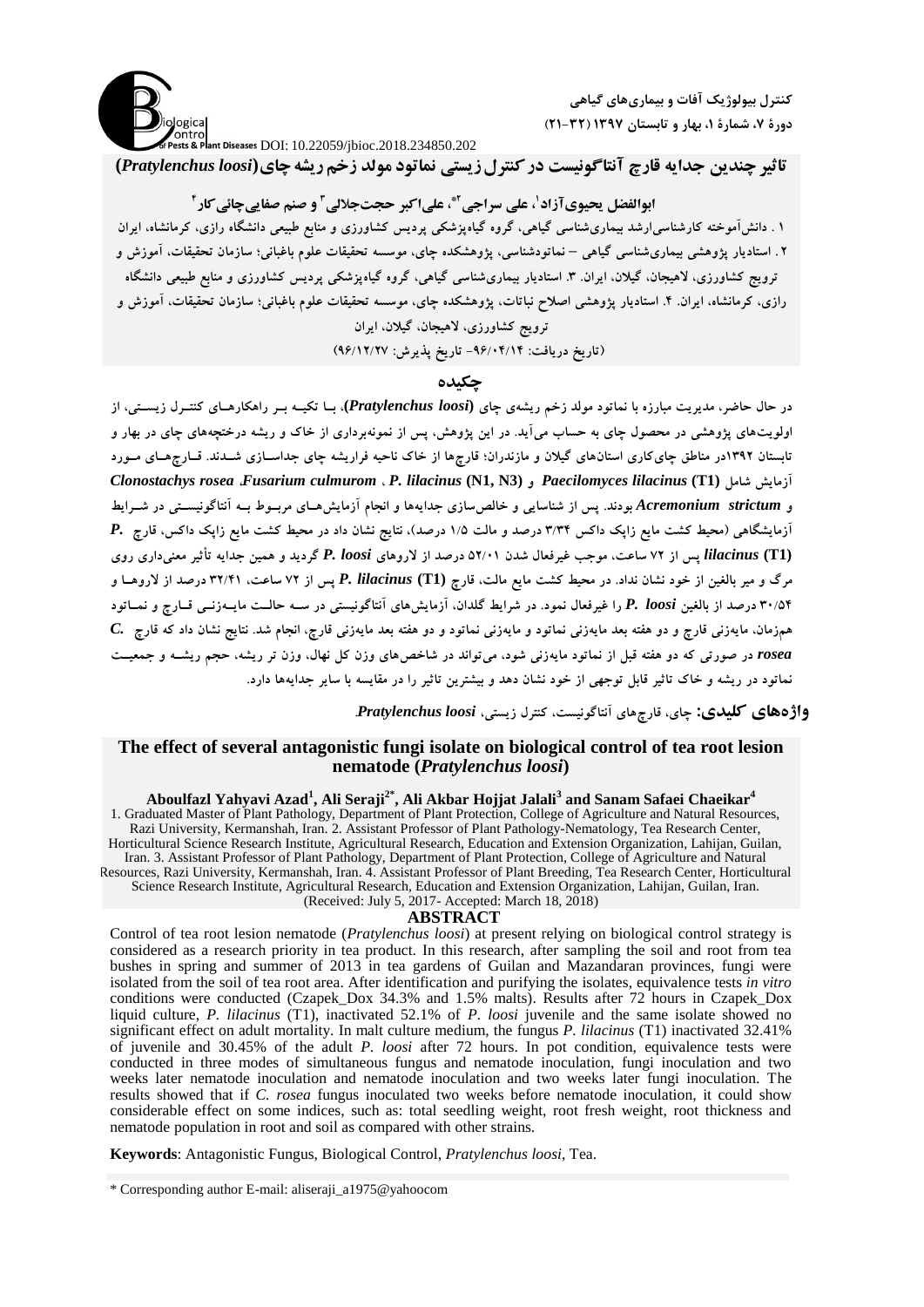میکروسکوپی کنترلکنننـده زیسـتی نماتودهـای انگــل گیساهی برخسوردار هسستند (Hojjat Jalali and (Ghasempour 2006. تحقیقات صورت گرفته نشـان داد که در محـیط کشـت مـایع Gliotoxin-fermentation، ؾَیِ قبضچ 162 *oxysporum Fusarium*، پؽ اظ گصقت ٢۴ ســاعت، باعــث غیرفعــال شــدن تعــداد زیــادی از نماتودهای انگل غیرمهاجر داخل<sub>ی</sub> نظیـر *H. schachtii* .گطزیس *M. javanica* ٍ *M. incognita* ،*M. arenaria*

همچنین حدود ۶۵ درصد لاروها و بالغین نماتودهـای اً ل هْبجط زاذلی اظ جولاِ *similis Radopholus* ٍ *.P zeae* تحت تأثیط هتبثَلیتّبی ثبًَیِ ایي قبضچ، غیطفعابل شــدند (1996 Hallmann and Sikora). بــا تولیـــد متابولیستهسای کشسنده در محسیط کشست مسایع (Penipratynolene, 6-methoxy carbonylpicolinicacid and 2,6- *Penicillium* ؾاااطَت pyridinedicarboxylic acid) *biblaiae*، ثیف اظ 77 زضنس ًوبتَزّابی *penetrans .P* کكتِ قسًس. ثِطَض هكبثِ چْبض جسایِ اظ *Streptomyces* .spp زاضای ذبنایت ًوبتَزکكای علیاِ *penetrans .P* های ثبقاٌس (1966 .*al et* Walker(. ثطضؾای ضیكاِ ّابی ؾیتظهیٌای آلاَزُ ثاِ *penetran*s *.P*، زض حضاَض قابضچ *Hirsutella rhossiliensis* نشان میدهد که تعداد نمـاتودهـا بـه میـزان ۲۵ درصـد کـاهش یافتـه اسـت ات گرارش کاستوو و .)Timper and Brodie 1994) همكـارانش نشـان مـى دهـد كـه قـارچ Arthrobotrys *musiformis* حسٍز 30 زضنس اظ جوعیت *Pratylenchus*

*brachyurus* ضا کٌتطل هیًوبیس (2000 .*al et* Castro(. زض ضوي هیاعاى ذؿابضت ًبقای اظ *penetrans .P* زض َّیج، ثاب هبیاِ ظًای .sp *Glomus*، ثاِ هیاعاى 49 زضناس کابّف یبفتاِ اؾات (2001 .*al et* Talavera(. ثطضؾای زی طی ًكبى هیزّس کِ قابضچ ّابی *lilacinus .P* ثبعاث کابّف جوعیات ًوبتَزّابی جاٌؽ *Pratylenchus* زض شضت ٍ *coffee .P* زض ًرَز قسُ اؾت ) 1995, Gapasin( 2004 Tiyagi and Shamim. قارچهای غیـر نمـاتودخوار *Clonostachys* ٍ *Trichoderma harzianum* ییااطً rosea به سبب داشتن پروتئاز سرين با*عـث مـرگ*وميـر نماتودها می شوند. مطالعات صـورت گرفتـه روی کنتـرل *coffee Pratylenchus* ثااب اؾااتفبزُ اظ قاابضچ *Glomus*

### **تازههای تحقیق**

این مطالعه نخستین تحقیق در ارتبـاط بـا کنتـرل زیسـتی ًوبتَز هَلس ظذان ضیكاِ چابی (*loosi Pratylenchus* (ثاب استفاده از قارچهاى همستیز در ایران و جهان میباشـد کـه در پژوهشکده چای کشور واقع در استان گیلان و شهرستان لاهیجان صورت گرفت. در این پژوهش نخسـتینبـار تـاثیر قابل توجِه قارچ *Paecilomyces lilacinus* بر کنترل نماتود مذکور مشاهده و گزارش شد.

#### **مقدمه**

چبی ثب ًبم علوی *:Syn* (Kuntze *sinensis Camellia* (*Camellia thea*بهعنـوان یـک محصـول دائمـی کـه بِهصورت تککشتی کاشته میشود، یک ریزاقلیم با ثبات است و محیط غذایی یکنواختی برای آفات و بیمـاریهـا ایجاد میکند. از بین عوامل بیماریزا، قارچها و نماتودها مهم ترين عواملي هستند که باعث وارد کردن خسارت به گیاه چـای مــی شــوند. تـاکنون بــیش از ۶۰ گونــه قــارچ (1999 Willson) و بیش از ۵۲ گونه نماتود از روی چای در دنیا گزارش شده است (Mirghasemi et al. 2014). در کشور ایران در سـالهـای اخیـر، نمـاتود مولـد زخـم ضیكااِی چاابی (1960 ,Loof *loosi Pratylenchus*(، به عنوان بیماری کلیدی و خسارتزای چای به حسـاب آهسُ ٍ ثبعث ایجبز ذؿبضت قسیس ثِ زضذتچِّبی چابی شده است؛ بهطوریکه میزان رشد گیاهان آلـوده شـدیداً کاهش یافته و بهعلت عدم توانایی ایجاد شـاخه و بـرگ جسیس، هیعاى هحهَل افت قسیس زاقتِ اؾت *et* Seraji( *al.* 2007) *.al.* در حال حاضر، از مجموع ٣٢ هزار هكتار باغ چای در شمال کشور، بیش از ۲۰۰۰۰ هکتـار آن آلـوده بــــه ایـــــن نمـــــاتود انگـــــل مــــــى باشــــــند (2012 Bagheri and Seraji). استفاده از ترکیبات شـیمیایی اگرچـه در مـواردی سـبب کـاهش جمعیـت نماتودهای این گروه شـده اسـت؛ امـا هـیچیـک از ایـن ترکیبات نتوانسته نماتودهای انگـل ایـن گـروه را کـاملاً کنترل نماید. در چند دهـه اخیـر، بحـث امکـان کنتـرل زیستی عوامل بیماریزای گیاهی با استفاده از قارچهای آنتاگونیست مورد توجه بسیاری از محققان قـرار گرفتـه است (Sattar *et al*. 2011). قـا<sub>د</sub>چهـای آنتاگونیسـت نماتودهـا از اهميــت خاصـــى در بـــين موجــودات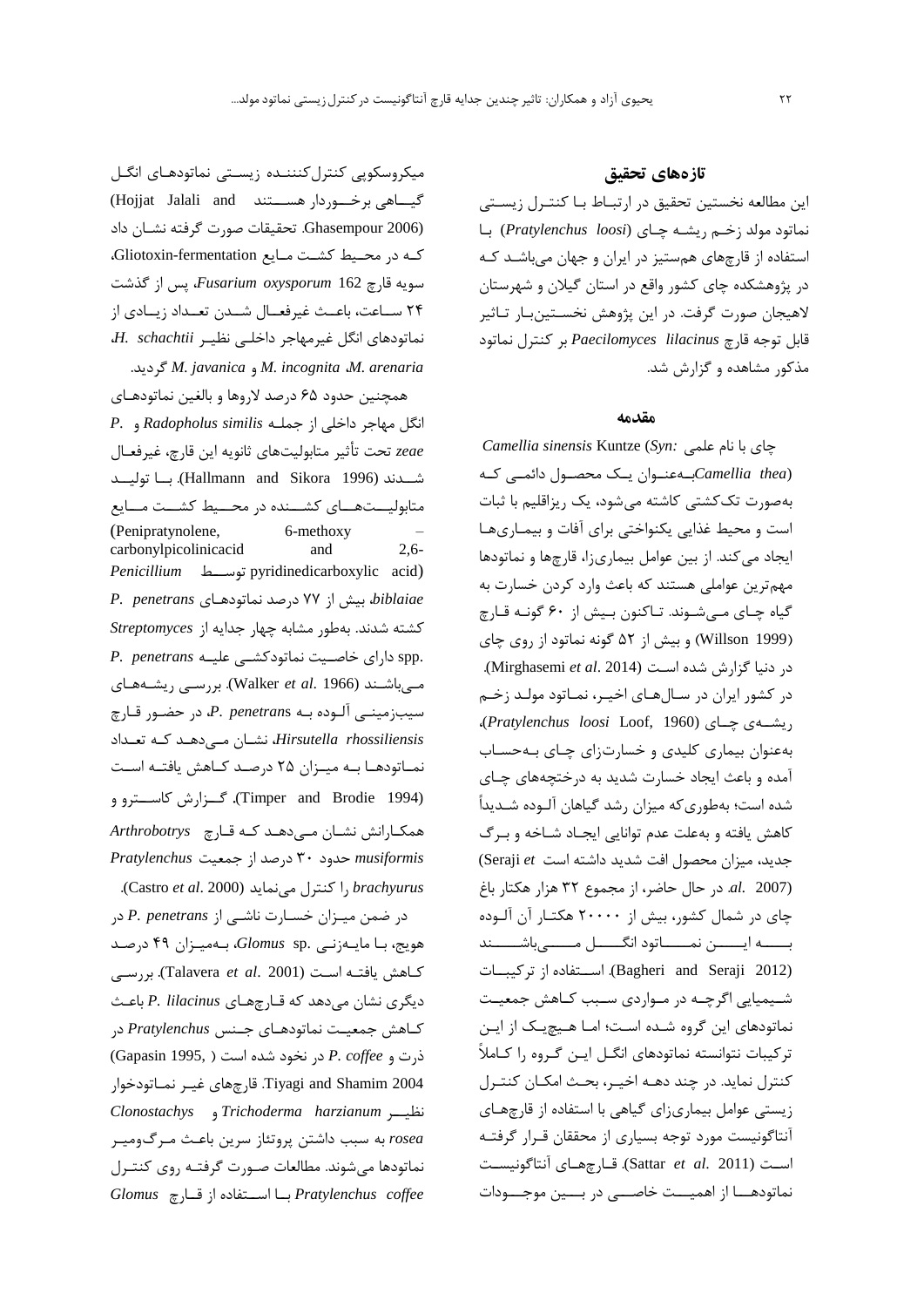intraradices در موز، نشان داد که این قـارچ مـی *ت*وانـد جمعیت نماتود را به میزان پنج تا ۱۲درصد کاهش دهـد (Elsen et al. 2008). در جدیـدتـرین مطالعـات صـورت گطفتِ ضٍی کٌتطل ًوبتَز *penetrans .P* زض گَجِفطً ی ثب اؾتفبزُ اظ قبضچضیكاِ *mosseae Glomus*، زیاسُ قاسُ که تعداد نماتودهای ماده و همچنین میـزان تولیـدمثل آنها در ریشههای همراه با قارچ، در مقایسه با ریشههای فبقس قبضچ *mosseae .G*، کوتاط ثاَز ُ اؾات .*al et* Vos( (.2012 قبضچ*oxysporum Fusarium* هیتَاًاس ثاب ایجابز تغییرات فیزیولوژیکی در بافت ریشه و یا از طریق کلنیزه کطزى ؾلَلّابی تغصیاِ ای، ثا ِ ًوابتَز *Pratylenchus zeae*، ذؿابضت ٍاضز کٌاس. ثاط اؾابؼ هطبلعابت ناَضت گرفته در شرایط گلخانهای، نماتود مولد زخم ریشه چای *(P. loosi)* با ســه جــنس قــا<sub>د</sub>چ ســاکن ریشــه قااااطایط زض( *Sclerotium* ٍ *Fusarium* ،*Rhizoctonia*( ایران در تعامل بوده و اثرات متقابل بین ایـن قـارچهـا و نماتود مـذکور از نـوع تشـدیدکننده مـیباشـد (Nassaj) (Hosseini 2003 در مورد میکروفلور قارچی وابسته بـه نماتود مولد زخم ریشه چای بهعنوان عوامل آنتاگونیست و استفاده از آنها در کنترل زیستی نماتود در ایران تاکنون مطالعاتی صورت نگرفته است. بههمـین منظـور، در این پژوهش سعی شد کـه روی جنبـههـای مختلـف کنترل زیستی این نماتود از قبیل جداسازی و شناسـایی قارچهای آنتاگونیست موجود در ناحیـه فراریشـه چـای، بررسی میزان کنترل این نماتود در شرایط آزمایشگاهی و گلدان و در نهایت کاربرد این قارچها در شرایط گلخانه برای تعیین قارچ کاراتر بـهمنظـور معرفـی آنتاگونیسـت برتر، مطالعاتی صورت گیرد.

### **مواد و روشها**

### **ومًوٍبرداری**

به منظور جداسازی عوامـل قـارچی آنتاگونیسـت نمـاتود مولد زخم ریشه چای، تعداد ۹۱ نمونه خباک از منباطق مختلف چای کاری استان گیلان شامل شهرستان های رشت، لاهیجـان، سـیاهکل، لنگـرود (مرکـزی، کوملـه و اطاقور)، املش، رودسر، شفت و فومن در فصلهای بهار و پاییز سال ۱۳۹۲ بهصورت تصادفی و بر اسـاس اصـول نمونهبرداری، جمعآوری گردید. نمونههـای خـاک تهیـه

شده از هر باغ به آزمایشگاه گیاهپزشکی پژوهشکده چای کشور (واقع در لاهیجان) منتقل و تـا زمـان اسـتفاده در دمای چهار درجـه سلسـیوس نگهـداری شـدند Seraji) .2007)

## **جذاسازیقارچَای آوتاگًویستازخاکي شىاسایی آنَا**

بِهمنظور جِداسازی قارچهای آنتاگونیست از خـاک، از دو روش استفاده گردید. در روش اول، یک گرم خاک با یکصد میلی لیتر آب مقطر سترون مخلوط و با استفاده از دستگاه شـیکر دورانـی بـا سـرعت ١٠٠ دور در دقیقـه بهمدت پانزده تا بیست دقیقه بـهخـوبی مخلـوط شـدند. سپس رقتهای <sup>۱</sup>۰<sup>۰ تا ۱۰<sup>۰۵</sup> تهیه و یک میلیلیتر از هر</sup> رقت روی محیط کشت عصاره سـیبزمینـی دکسـتروز (PDA) آگار پخش شد. بـهمنظـور جلـوگیری از رشـد باکتریها در محیطهـای کشـت، اسـید لاکتیـک پنجـاه درصد بهمیزان شصت قطره در یـک لیتـر اضـافه گردیـد .(Carling and Sumner 1992)

در روش دوم، بــا کشــت نماتودهــای انگلــی شــده بهوسیله قارچ، قارچهای موردنظر جداسازی شدند. جهت جساؾبظی قبضچ اظ ترن، الضٍّب ٍ ثبلغیي ًوابتَز *loosi .P*، از محیط کشت آب آگار (WA) یک درصد همراه با سولفات استرپتومایسیین (پنجـاه میلـیگـرم در لیتـر) استفاده شد (Chavoshi et al. 2014). بهمنظور کشت و شناسایی قارچها، از محیط کشتهای مختلفـی از جملـه سیب;مینی دکستروز آگار، آب آگار، عصاره مالت آگـار، عصاره آرد ذرت آگار و برگ گــل میخــک آگــار اســتفاده گردیسد (Sullivan and White 2000). بسهمنظسور خالص سازی قارچهـای رشـد یافتـه روی محـیط کشـت PDA، از روش تکاسپور کردن استفاده شد. پس از رشد اسپورها روی محیط، با تهیه نمودن اسلاید میکروسکوپی اقدام به شناسایی گونه گردید. ویژگیهای ظاهری مـورد توجه در مورد فوزاریومها شـامل شـکل مـاکرو و میکـرو کنیدی، شکل سلول انتهایی و پایه ماکروکنیـدی، وجـود یا عدم وجود کلامیدوسپور، نـوع فیالیـد (مونوفیالیـد یـا پلیفیالید)، وجود یا عدم وجود زنجیره میکروکنیـدی و سرهای دروغین، رنگ پرگنه قارچ (بهویژه سطح زیـرین) و نرخ رشد پر گنه میباشد. برای شناسایی قارچهای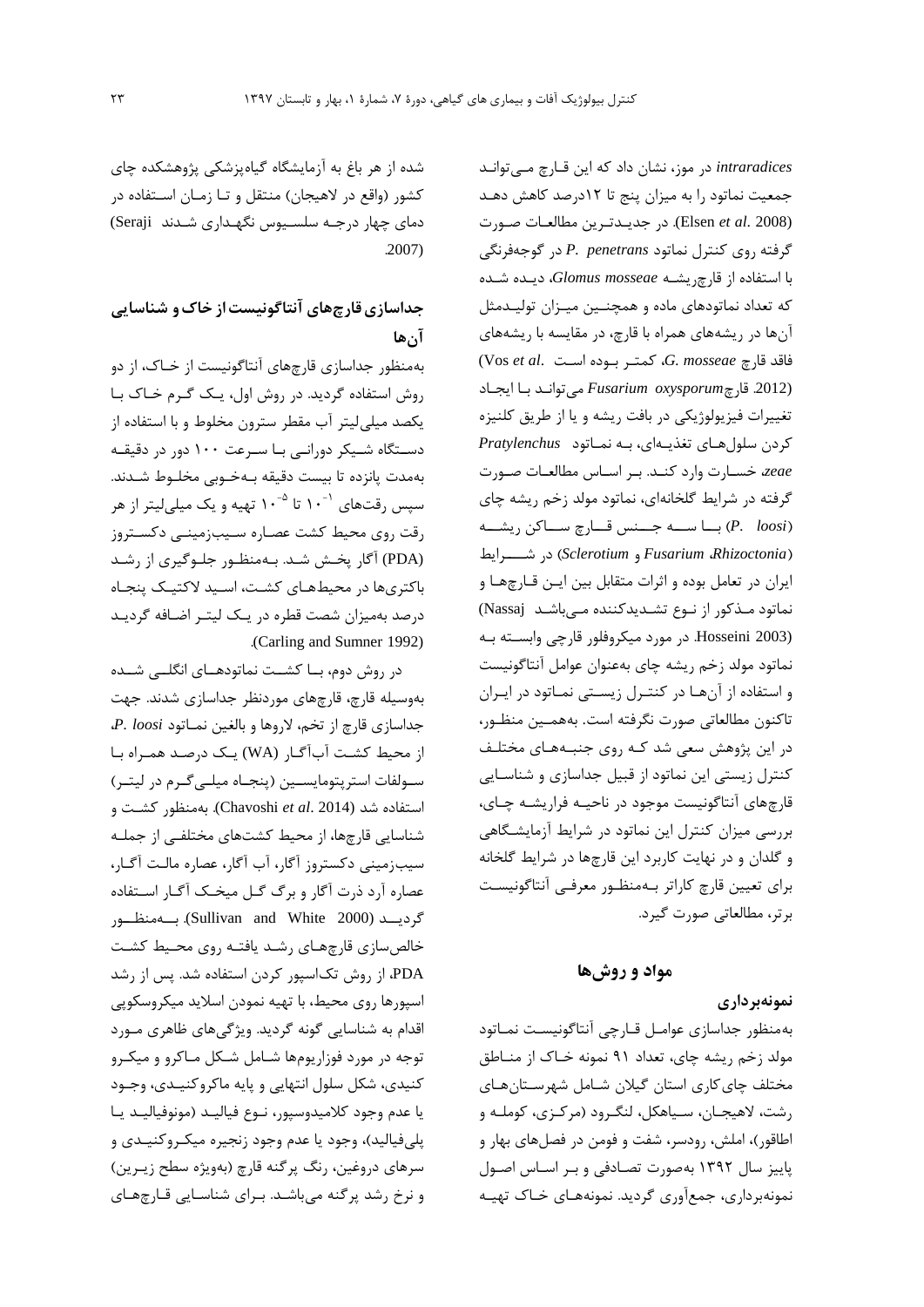دیگر، صفاتی چون؛ رنگ کلونی، شکل اسپور، نوع فیالید، میسلیوم، نوع کنیدیوفور و سلول کنیدیومزا مورد بررسی قرار گرفت. پس از جداسازی و خـالص سـازی، شناسـایی قارچهـا بـا اسـتفاده از کلیـدهای تاکسـونومیکی معتبـر صورت گرفت.

استخراج نماتودها، شمارش و ضدعفونی آن ها با توجه به اینِ که برای انجام آزمونِ های مربوط به کنترل زیستی نیاز به نماتودهای زنده و فعال میباشـد، از روش استخراج سيني (Whitehead and Hemming 1965) به منظور استخراج نماتودهـا از خـاک و ریشـه اسـتفاده گردید. دمای بهینه در این روش برای استخراج نماتودها  $12$  تا ۲۵ درجـه سلسـيوس اسـت ( Gowen and ) 1973 Edmunds). بەمنظـور شـمارش جمعیـت نمـاتود مولد زخم ریشه چای، از اسلاید شـمارش نماتودهـا اسـتفاده گردیـد (2007 Seraji). بـهمنظـور ضـدعفونی نماتودها، نماتودهای استخراج شده از ریشه بـا جمعیـت بسیار بالا (بالای هـزار نمـاتود در یـک گـرم ریشـه)؛ بلافاصـله پـس از اسـتخراج، بـا اسـتفاده از محلـول استرپتومایسین دوهـزار قسـمت در میلیـون (پـی پـی|م) بِهمدت ٢۴ ساعت ضدعفونی شد. پس از سه بار آبِ کشی بهوسیله آب مقطر سترون، از این نماتودها برای بررسی آزمون اولیه در آزمایشگاه استفاده گردیـد Pinochet et .*al*. 1995)

# **بررسی تاثیر آوتاگًویستی جذایٍَای قارچی ريی الريَا ي بالغیه** *loosi .P* **در محیطَای کشت مایع مالت 1/5 درصذ ي زاپک داکس 3/34 درصذ**

یس از تهیه هر یک از محیط کشتهـا بـر اسـاس روش )1986 Sinclair and Dhingra )زض اضلي 250 هیلیلیتاط حاوی یکصد میلی لیتر از محیط مایع ۱/۵ درصد مالت و یا ۳/۳۴ درصد زایک داکـس، یـک پولـک بـه قطـر نـیم سانتیمتر از کشت هفت روزه قـارچ آنتاگونیسـت روی محیط کشت PDA، برداشته و بـه درون ارلـن حـاوی محیط کشت مایع با رقت مورد نظر اضافه گردیـد. بـرای هر جدایه نیز سه تکرار و سه ارلن دارای یکصد میلی لیتر محیط کشت مایع بدون پولک جدایه قارچها نیز بهعنوان شاهد منظور شد. سپس کشتها بهمدت سه هفتـه روی

شیکر دورانی با سرعت ۱۰۰ دور در دقیقه و در انکوباتور با دمای ٢۶ درجِه سلسیوس قرار گرفت. بعد از آن با استفاده از دو لایه فیلتر استریل، محیطهای کشت مـایع ارلنها، صاف شدند. سپس برای تکمیل سترون و حـذف کامل بقایای قارچها و اسپور آنهـا، دو بـار از فیلترهـای هیکروبیولوژیک ۰/۴۵ میکرومتری استفاده گردید. پـیش از آزمایش، pH محیط زایک داکس پنج و محـیط مالـت در ۵/۲ تنظیم شد. بهمنظور بررسی تاثیر عصارههای کشت جدایههای قارچی روی فعالیت *P. loosi ا*ز رقت ١/۵ درصد برای محیط مالت و ٣/٣۴ درصد برای محیط زاپک داکس استفاده گردید. همچنین آب مقطر سـترون و محیط کشت بدون مایه قارچ بهعنـوان شـاهد در نظـر گرفته شد. این آزمایش در تشتکهای اسـتریل یـکبـار مصرف به قطر شش سانتی متر حاوی شش میلـی لیتـر از عصار مهای قارچی و یکصد عدد نمـاتود ضـدعفونی شـده شامل نماتودهای نر، ماده و لاروهـای *P. loosi إ*ز پرگنـه خالص، انجام پذیرفت. سـیس نمونـههـا در انکوبـاتور بـا دمـای ۲۲ درجـه سلسـیوس نگهـداری شـدند. درصـد بیحرکتے نماتودها بعد از ٢۴، ۴٨ و ٧٢ ساعت با شـمارش نماتودهـای غیرفعـال شـده، تعیـین گردیـد .(Hallmann and Sikora 1996)

# مایهزنی نماتود و جدایههای قارچی آنتاگونیست **در گلذان**

پس از تهیه نهالهای مناسب و مطلوب ١٢ تـا ١٨ ماهـه کلسون امیسدبخش ۱۰۰ چسای و خساک مناسسب نهال کاری(2007 Seraji) اقـدام بـه انجـام آزمـايشهـاي گلخانهای گردید. پس از رشد کامـل نهـالهـای چـای و اطمینان از تثبیت نهالها در گلدان، نماتودها را بـهروش وایت هد از ریشه استخراج کرده و پس از ضدعفونی با استرپتومایسین ۰/۲ درصد، تعداد یک نماتود به ازای هر گرم خاک گلدان (نماتود زنده، فعال و عـاری از هرگونـه آلودگی قارچی و باکتریایی)، در ۱۰ میلیلیتر آب مقطـر با سرنگ سترون به چالههای ایجاد شـده بـهعمـق پـنج سانتیمتر در اطـراف ریشـه چـای تزریـق شـد و نیـز از اسپورهای پرگنه پنج تا هفت روزه (بهمیزان ۱۰<sup>۶</sup>) جدایه قارچهای آنتاگونیست روی محیط کشت PDA، استفاده گردید. بدین منظور با استفاده از لام هموســیتومتر، ۱۰<sup>۶</sup>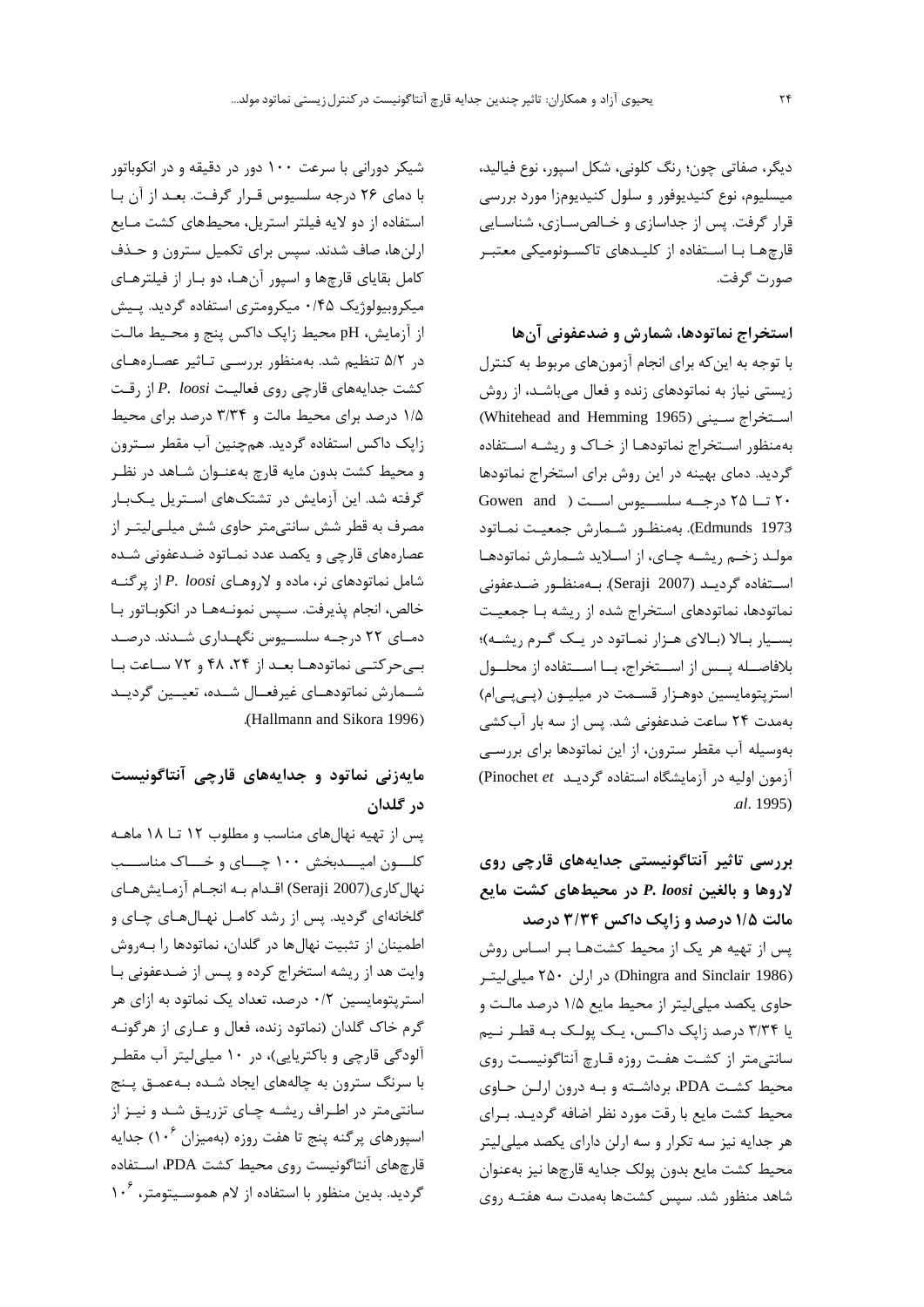اسپور قارچ شمارش و به هر گلدان، تزریق شـد. در ایــن برهم کنش برای آزمـون گلخانـهای، تیمارهـای مختلفـی شامل تیمار فقط قارچ، تیمار قارچ و نماتود، تیمـار فقـط نماتود و تیمارهای شاهد بـدون قـارچ و نمـاتود اسـتفاده شد. تیمار قارچ و نماتود، خود در سه حالت مورد بررسی قرار گرفت. بدين ترتيب که در حالت اول ابتدا نمـاتود و دو هفتهی بعد قا<sub>ر</sub>چ؛ در حالت دوم، ابتدا قا<sub>ر</sub>چ و دو هفته بعـد نمـاتود و در حالـت سـوم، قـارچ و نمـاتود بـهطـور همزمان مایهزنی شدند. برای هر تیمار، پنج تکرار در نظر گرفته شد و بهمدت چهار ماه و نیم در شـرایط گلخانـه هَضز ثطضؾی قطاض گطفتٌاس ) Nassaj .1984,*al et* Baker( .Hosseini 2003

## ارزیابی آزمون گلخانه و ثبت دادههای تیمارهای **آزمایشی**

چهار ماه و نیپم پس از تاریخ مایـهزنـی، شـاخصهای بیمـاریزایـی، مورفولـوژیکی زراعـی و زیسـتشـناختی نماتود انگل بررسی گردیـد. شـاخصهـای بیمـاریزایـی شامل جمعیت نمـاتود در ۲۵۰ گـرم خـاک، جمعیـت نماتود در یک گرم ریشـه و شـاخصهـای مورفولـوژیکی زراعی نهال ها شامل ارتفاع نهال (از محل طوقه تا انتهـا)، وزن کل نهـال، وزن تـر شاخسـاره، وزن تـر ریشـه، وزن خشک شاخساره، حجم ریشه و در نهایـت شـاخصهـای بیولوژیکی نماتودها از قبیل میـزان لیـز شـدن، بدشـکل شدن و چروکیده شدن اندازهگیری شد. بهمنظور بررسی جمعیت نماتودها در یـک گـرم ریشــه، از روش کـولن و دهرد استفاده گردیـد (Coolen and d' Herde 1972). همچنین برای بهدست آوردن جمعیت نماتود در خـاک، ۲۵۰ گیرم خیاک را وزن کیرده و بیه روش واییت هید، نماتودهای آن استخراج شدند.

### تجزیه و تحلیل آماری دادهها

این آزمایش بر پایه طرح آماری کـاملاً تصـادفی صـورت گرفت. بهمنظور تجزیه و تحلیـل دادههـای آمـاری بـرای شاخص های مورد مطالعه از لحاظ نرمال بودن و منحنبی توزیع یکنواختی واریانس، از نـرمافـزار SAS نسـخه ۹/۱ استفاده گردید. به منظور مقایسه میانگینِ ها در دادههای مربوط به شرایط آزمایشگاهی، از آزمون LSD در سطح

احتمال یک درصد و در شرایط گلخانه با توجـه بـه بـالا بودن تعداد تیمارها، از آزمون چنـد دامنــهاى دانكــن در سطح احتمال یک درصد استفاده شد.

### **نتایج و بحث**

پس از جداسـازی نمـاتود از خـاک و ریشـه و بررسـی خصوصیات ریختشناسی و ریختسنجی بالغین، با استفاده از کلیدهای شناسایی موجود، به تشخیص گونـه نماتود اقدام گردید. با استفاده از شرح گونـه ارایـه شـده توسـط کاسـتیلو و وولاس در ۲۰۰۷؛ جمعیــت مــورد هطبلعِ ثب گًَاِ *loosi .P* هطبثقات ًكابى زاز. هطبلعابت ریختشناسی و ریختسنجی نشـان داد کـه مشخصـات غیر از مطابقت با کلید شناسایی گونه، بـا توصـیف گونــه ارائه شده توسط محققان مختلف ,Tanhamoafi 1992) هطبثقت کبهال Seraji 2007, Mirghasemi *et al*. 2014) دارد و لــــذا نمـــــاتود مـــــورد بررســــــى، گونـــــه *loosi .P* تكریم زازُ قس. پؽ اظ جوعآٍضی اطالعابت لازم در ارتباط با قارچهای آنتاگونیست و بـا اسـتفاده از هنابع معتبـر علمــی (Barnet and Hunter 1998، ،)Leslie and Summerell 2006 ٍ Samson 1974 قارچهای جداسازی شده، شناسایی گردیدند. این قارچها *Paecilomyces lilacinus* (N1, N3, ِجسایا ِؾا قبهل (1T ٍ یص جسایِ*culmorum Fusarium* ثَزًس. عالٍُ ثط ایـن چهـار جدایـه، از دو جدایـه آمـاده دیگـر شـامل *Acremonium strictum* ٍ *Clonostachys rosea* بِهمنظور اجرای آزمون آنتاگونیستی استفاده گردید.

بر اساس جدول تجزیه واریانس دادهها، در محیط کشت مـایع مالـت ۱/۵ درصـد، میـزان غیرفعـال شـدن لاروهـاى نماتودهـا تنهـا در زمـان ٧٢ سـاعت و ميـزان غیرفعال شدن بالغین نماتودها پس از ۴۸ و ۷۲ سـاعت در سطح احتمال یک درصد، اختلاف آماری معنے داری از خود نشان دادنـد. در سـایر تیمارهـا (غیرفعـال شـدن لاروها پس از ٢۴ و ۴۸ ساعت و غیرفعـال شـدن بـالغین پس از ٢۴ ساعت) اختلاف آمـاری معنـیداری ملاحظـه نگردید (جدول ۲). پس از گذشت ۷۲ سـاعت از اعمـال تیوبضّااب، جسایااِ (1T(*lilacinus Paecilomyces* ثااب میـانگین ۳۲/۴۱ درصـد، باعـث مـرگ6میـر لاروهـای *loosi .P* زض هحایط کكات هبلات 1/5 زضناس گطزیاس.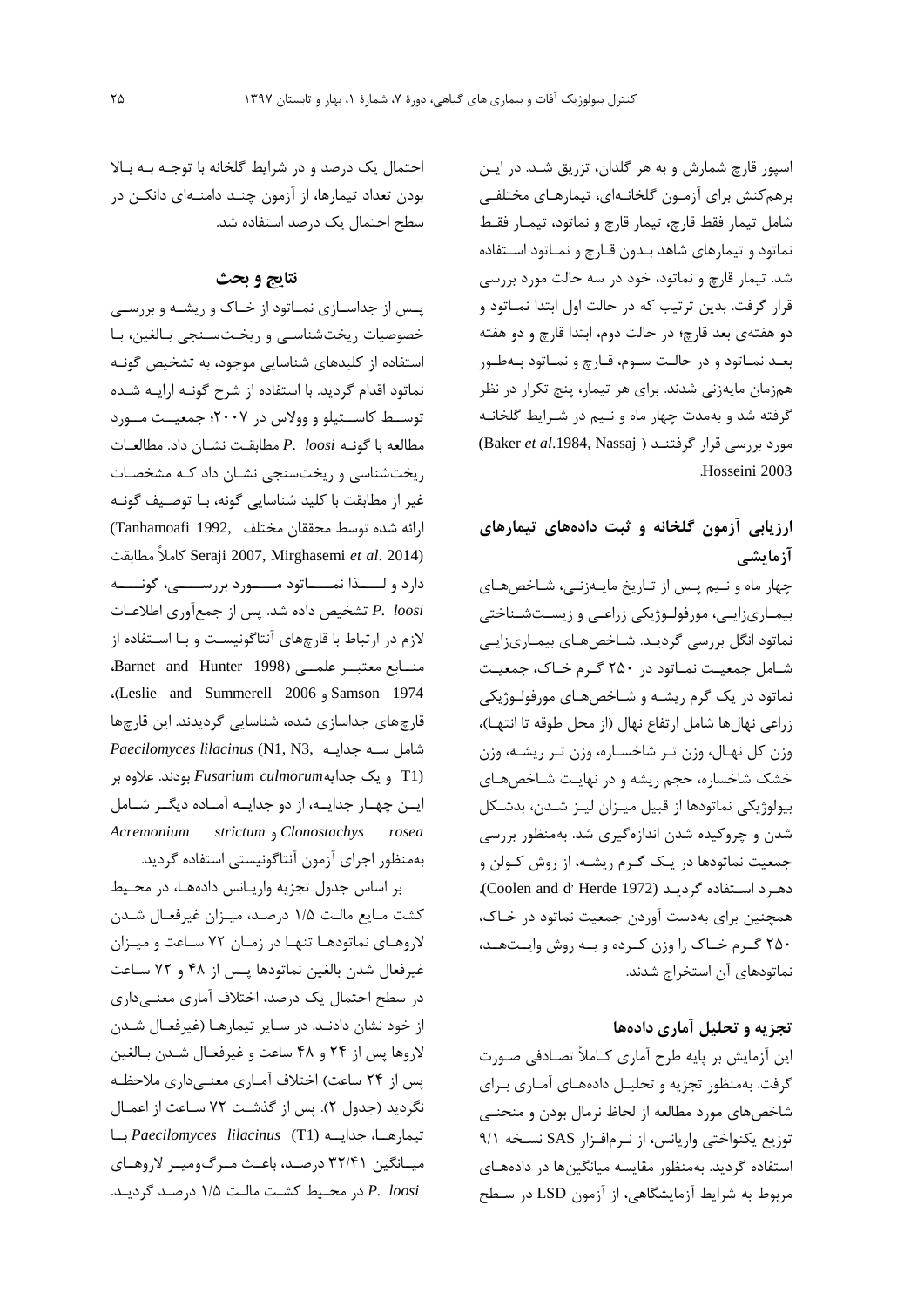ّوچٌیي زض ایي ثابظُ ظهابًی قابضچ *strictum .A* ّان ثاب میانگین ۲۰/۷۶ درصد مـرگ1ومیـر لاروهـا، تـاثیر قابـل توجهی از خود نشان داد. در این محیط، پس از گذشت ۴۸ و ۷۲ ساعت، بیشترین درصد غیرفعال شـدن بـالغین ًوبتَزّاب هطثاَ ثاِ (1T(*lilacinus .P* ثاِتطتیات ثاب میانگین ۲۲/۳۲ و ۳۰/۵۴ درصد بود که از لحاظ آمـاری هم تفاوت معنی داری با شاهد از خود نشــان داد. پــس از آى *strictum .A* ثِتطتیات ثاب هیابً یي 12/07 ٍ 17/06 درصد، اختلاف آماری معنی،داری با شاهد از خــود نشــان داد. سایر تیمارها بـا شـاهد اخـتلاف آمـاری معنـی داری نداشتند (جدول ٣).

در محیط کشت مـایع زایـک داکـس ۳/۳۴ درصـد، نتایج نشان داد که در میـزان غیرفعـال شـدن لاروهـای نمـاتود مـورد بحـث، در میـان تیمارهـا در بـین تمـامی

بازههـای زمـانی، اخـتلاف آمـاری معنـیداری در سـطح احتمال یک درصد وجود داشته است (جدول ۲). پس از گصقت ،24 48 ٍ 72 ؾبعت، جسایاِ (1T(*lilacinus .P* به ترتیب با میانگین ۴۱/۸۴، ۴۵/۸۹ و ۵۲/۰۱ درصد بیشترین میزان غیرفعال شدن لاروها را از خود نشان داد و اختلاف آماری معنیداری با شـاهد داشـت. همچنـين قا<sub>ر</sub>چ (1N) *P. lilacinus* در تمامی بـازەھـای زمـانی اثـر کشــندگی قابــل تــوجهی داشــته و اخــتلاف آمــاری هعٌیزاضی ثب (1T(*lilacinus .P* ًساقت. ؾبیط جسایاِ ّاب در مقایسه با شاهد تفاوت آماری معنی داری از خبود بیه نمایش نگذاشتند. از سویی دیگر، هیچیک از جدایـههـا اثری در میزان غیرفعال نمـودن بـالغین در ایـن محـیط كشت از خود نشان ندادند (جدول ٣).

|  |  | جدول۱- راهنمای مربوط به کدهای مورد استفاده در تفسیر ازمایشهای گلخانهای |  |
|--|--|------------------------------------------------------------------------|--|
|  |  | Table 1. Guide to the codes used in interpreting greenhouse experiment |  |

|                | Table 1- Guide to the codes used in interpreting greenhouse experiments |                |                                                             |  |  |  |  |  |  |  |  |
|----------------|-------------------------------------------------------------------------|----------------|-------------------------------------------------------------|--|--|--|--|--|--|--|--|
| کد             | نوع مايەزنىي                                                            | کد             | نوع مايەزنى                                                 |  |  |  |  |  |  |  |  |
| شاهد سالم      | تيمار بدون نماتود و قارچ                                                | N              | فقط نماتود                                                  |  |  |  |  |  |  |  |  |
| $F_1$          | Fusarium culmurom فقط قارج                                              | $A_1$ ó        | Acremonium strictum فقط قار چ                               |  |  |  |  |  |  |  |  |
| F <sub>2</sub> | ابتدا قارچ Fusarium culmurom و دوهفته بعد نماتود                        | A <sub>2</sub> | ابتدا قارچ Acremonium strictum و دوهفته بعد نماتود          |  |  |  |  |  |  |  |  |
| F <sub>3</sub> | ابتدا نماتود، دو هفته بعد قارچ Fusarium culmurom                        | A <sub>3</sub> | ابتدا نماتود و دو هفته بعد قارچ Acremonium strictum         |  |  |  |  |  |  |  |  |
| $F_4$          | قارچ Fusarium culmurom و نماتود همزمان                                  | $A_4$          | قارچ Acremonium strictum و نماتود همزمان                    |  |  |  |  |  |  |  |  |
| $C_1$          | Elonostachys rosea فقط قارچ                                             | $M_{\perp}$    | Paecilomyces lilacinus (N1) فقط قارج                        |  |  |  |  |  |  |  |  |
| $C_{2}$        | ابتدا قارچ Clonostachys rosea و دوهفته بعد نماتود                       | M <sub>2</sub> | ابتدا قارچ (Paecilomyces lilacinus (N1) و دوهفته بعد نماتود |  |  |  |  |  |  |  |  |
| C <sub>3</sub> | ابتدا نماتود، دو هفته بعد قارچ Clonostachys rosea                       | $M_{3}$        | Paecilomyces lilacinus (N1) ابتدا نماتود، دو هفته بعد قارچ  |  |  |  |  |  |  |  |  |
| $C_4$          | قارچ Clonostachys rosea و نماتود همزمان                                 | $M_4$          | قارچ (N1) Paecilomyces lilacinus و نماتود همزمان            |  |  |  |  |  |  |  |  |
| $P_1$          | <i>Paecilomyces</i> lilacinus (N3) فقط قارج                             | $V_1$          | Paecilomyces lilacinus (T1) فقط قارج                        |  |  |  |  |  |  |  |  |
| P <sub>2</sub> | ابتدا قارچ (N3) Paecilomyces lilacinus و دوهفته بعد نماتود              | V <sub>2</sub> | ابتدا قارچ Paecilomyces lilacinus (T1) و دوهفته بعد نماتود  |  |  |  |  |  |  |  |  |
| $P_3$          | ابتدا نماتود، دو هفته بعد قارچ (N3) Paecilomyces lilacinus              | V <sub>3</sub> | Paecilomyces lilacinus (T1) ابتدا نماتود، دو هفته بعد قارچ  |  |  |  |  |  |  |  |  |
| $P_4$          | قارچ (N3) Paecilomyces lilacinus و نماتود همزمان                        | $V_4$          | قارچ (T1) Paecilomyces lilacinus و نماتود همزمان            |  |  |  |  |  |  |  |  |

جدول ۲- تجزیه واریانس تاثیر عصاره شش جدایه قارچ آنتاگونیست در محیط کشت مایع مالت ۱/۵ درصد و زایک داکس ۳/۳۴ زضنس ضٍی غیطفعبل قسى الضٍّب ٍ ثبلغیي ًوبتَز هَلس ظذن ضیكِ چبی (*loosi .P*(

| Table 2- Variance analysis of the six antagonistic fungi isolate effects on inactivation of juveniles and |  |
|-----------------------------------------------------------------------------------------------------------|--|
| adults of tea root lesson nematode (P. loosi) in Malt 1.5% and Czapek-Dox 3.34% culture                   |  |

|                        |        | Mean of Square (MS) (Malt 1.5%)     |                    |                               |                      |                   |             | Mean of Square (MS) (Czapek-Dox 3.34%) |                                  |              |                              |                      |                      |  |
|------------------------|--------|-------------------------------------|--------------------|-------------------------------|----------------------|-------------------|-------------|----------------------------------------|----------------------------------|--------------|------------------------------|----------------------|----------------------|--|
| Sources of<br>Variance | df     | Percent of inactivated<br>iuveniles |                    | Percent of inactivated adults |                      |                   |             |                                        | Percent of inactivated juveniles |              | Percent of inactivated adult |                      |                      |  |
|                        |        | 24 Hours 48 Hours                   |                    | 72<br>Hours                   |                      | 24 Hours 48 Hours | 72<br>Hours | 24 Hours 48 Hours                      |                                  | -72<br>Hours | 24 Hours 48 Hours            |                      | 72<br>Hours          |  |
| Treatment              | 6      | .29 <sup>ns</sup>                   | $2.65^{\text{ns}}$ | $164.28$ <sup>**</sup>        | $1.26$ <sup>ns</sup> | $50.22$ **        | $139.73***$ | 382.4**                                | $455.65$ <sup>**</sup>           | $605.61$ **  | 3.17 <sup>ns</sup>           | $3.66$ <sup>ns</sup> | $6.37$ <sup>ns</sup> |  |
| Error                  | 14     | 2.89                                | 2.92               | 10.76                         |                      | 1.57              | 2.35        | 4.1                                    | 8.3                              | 0.22         | 2.25                         | 3.04                 | 3.75                 |  |
| Total                  | 20     | $\sim$                              |                    |                               |                      |                   |             |                                        |                                  |              |                              |                      |                      |  |
| <b>CV</b>              | $\sim$ | 15.15                               | 13.96              | 19.19                         | 9.14                 | 9.58              | 9.81        | 10.9                                   | 14.05                            | 17.6         | 12.08                        | 13.19                | 13.7                 |  |

ns و \*\* بهترتیب غیرمعنیدار و معنیدار در سطح احتمال یک درصد

ns and \*\*: non-significant and significant at 1% probability level, respectively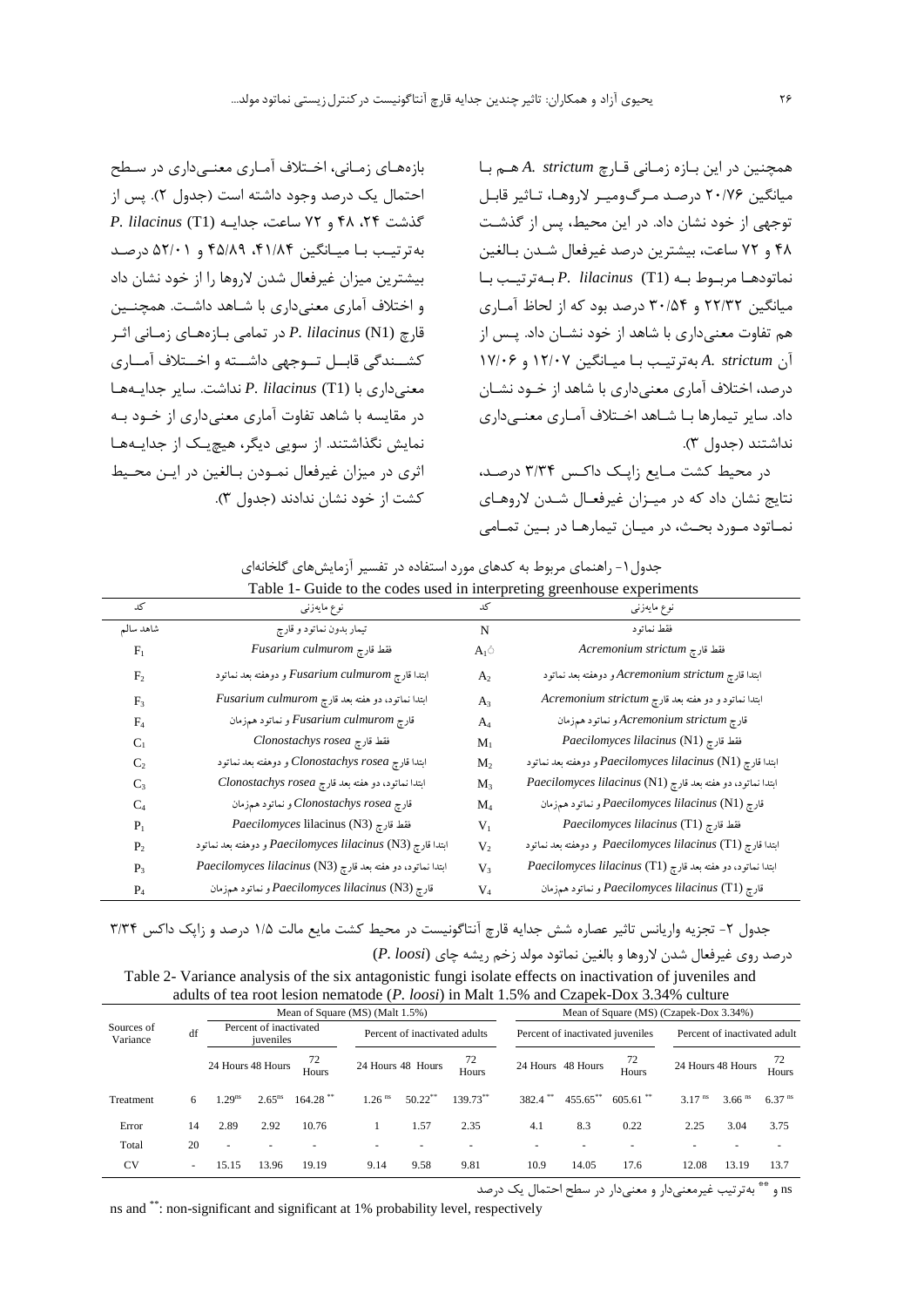### جدول ۳- مقایسه میانگین تاثیر عصاره شش جدایه قارچ آنتاگونیست در محیط کشت مایع مالت ۱/۵ درصد و زایک داکس ۳/۳۴ زضنس ضٍی غیطفعبل قسى الضٍّب ٍ ثبلغیي ًوبتَز هَلس ظذن ضیكِ چبی (*loosi .P*(

Table 3- Comparison means of the six antagonistic fungi isolate effects on inactivation of juveniles and adults of tea root lesion nematode (*P. loosi*) in Malt 1.5% and Czapek-Dox 3.34% culture

|                                | Malt 1.5%                         |                 |                   |                             |                    |                    | Czapek-Dox 3.34%               |                    |                                |                   |                                                             |                    |  |
|--------------------------------|-----------------------------------|-----------------|-------------------|-----------------------------|--------------------|--------------------|--------------------------------|--------------------|--------------------------------|-------------------|-------------------------------------------------------------|--------------------|--|
| Antagonistic Fungi             | Means of inactivated<br>juveniles |                 |                   | Means of inactivated adults |                    |                    | Means of inactivated juveniles |                    | Means of inactivated<br>adults |                   |                                                             |                    |  |
|                                | 24<br>Hours                       |                 | 48 Hours 72 Hours | 24<br>Hours                 |                    | 48 Hours 72 Hours  | 24 Hours                       | 48 Hours 72 Hours  |                                | 24 Hours 48 Hours |                                                             | 72<br>Hours        |  |
| Paecilomyces lilacinus (T1)    | $11.01^a$                         | $12.08^{\rm a}$ | $32.41^a$         | $11.51^{\circ}$             | $22.32^a$          | $30.54^{\circ}$    | $41.84^{a}$                    | $45.89^{a}$        | $52.01^a$                      |                   | $13.38^{ab}$ 14.09 <sup>ab</sup>                            | $15.98^{a}$        |  |
| Paecilomyces lilacinus<br>(N1) | $11.11^a$ $11.6^a$                |                 | 11.6 <sup>c</sup> | 10 <sup>a</sup>             | 11.37 <sup>b</sup> | $21.08^{\circ}$    | $25.08^{b}$                    | $27.63^b$          | $31.05^{\rm b}$                |                   | 22.26 <sup>ab</sup> 13.95 <sup>ab</sup> 15.35 <sup>ab</sup> |                    |  |
| Paecilomyces lilacinus<br>(N3) | $11.44^a$                         | $12.43^{\circ}$ | $12.98^{\circ}$   | 11.3 <sup>a</sup>           | $11.76^b$          | $12.25^{\circ}$    | 13.36 <sup>c</sup>             | $14.9^\circ$       | $14.9^\circ$                   |                   | $11.92^{ab}$ $12.52^{ab}$ $12.93^{ab}$                      |                    |  |
| Fusarium culmorum              | $11.53^a$ 13.89 <sup>a</sup>      |                 | $14.16^c$         | $11.17^{\rm a}$             | $11.86^b$          | $12.42^{\circ}$    | 13.07 <sup>c</sup>             | $14.1^\circ$       | 17.19 <sup>c</sup>             |                   | $11.84^{ab}$ 12.49 <sup>ab</sup> 13.55 <sup>ab</sup>        |                    |  |
| Acremonium strictum            | $12.15^a$ 12.15 <sup>a</sup>      |                 | $20.76^{\rm b}$   | $11.27^{\rm a}$             | 12.07 <sup>b</sup> | 17.06 <sup>b</sup> | 12.99 <sup>c</sup>             | 13.84 <sup>c</sup> | $17.13^{\circ}$                | $14.25^{\circ}$   | $14.79^a$ 15.56 <sup>ab</sup>                               |                    |  |
| Clonostachys rosea             | $11.38^a$ $12.46^a$               |                 | $15.24^{bc}$      | 11.31 <sup>a</sup>          | $11.72^b$          | $13.57^{\circ}$    | $12.45^{\circ}$                | 14.69 <sup>c</sup> | 15.16 <sup>c</sup>             |                   | $11.91^{ab}$ $13.09^{ab}$ $13.28^{ab}$                      |                    |  |
| Control                        | 10 <sup>a</sup>                   | $11.11^a$       | $12.47^{\circ}$   | 10 <sup>a</sup>             | $10.64^{\rm b}$    | $11.58^c$          | $11.17^c$                      | $12.43^{\circ}$    | $12.52^{\circ}$                | $11.33^{b}$       | $11.63^b$                                                   | 12.31 <sup>b</sup> |  |
| <b>LSD</b>                     | 2.98                              | 2.99            | 5.74              | 1.75                        | 2.2                | 2.68               | 3.54                           | 5.04               | 4.94                           | 2.62              | 3.05                                                        | 3.39               |  |

بر اساس آزمون LSD، میانگینها با حروف مشابه در سطح احتمال یک درصد اختلاف معنی داری ندارند.

Means with similar letters are not significantly different at the 1% probability level using LSD test.

مایـهزنـی شـدهانـد، نـوعی اثـر تشـدیدکنندگی در ایـن شاخص مشاهده گردیده و وزن کل نهال در این تیمارهـا کمتر از تیمار مایهزنی شده با نماتود به تنهایی میباشـد.  $\alpha$ ز شاخص وزن تر شاخساره، تیمار  $P_2$  با میـانگین ۵۹/۸ گرم پس از تیمار شاهد سالم بیشترین وزن تر شاخسـاره را به خود اختصاص داد و بهترین تیمـار بـود. از طرفـی، تیمار F4 با میانگین ۲۴/۲ گرم، کمترین میـزان وزن تـر شاخساره را دارا بود و باز هم نوعی اثر تشـدیدکنندگی از خـود نشـان داد (جـدول ۵). در شـاخص وزن خشـك شاخساره، تیمار  $P_3$  بـا میـانگین ۲۱/۳۳ گـرم، بیشـترین میزان وزن خشـک را دارا بـود و بهتـرین تیمـار پـس از تیمار شاهد سالم به شمار آمد؛ اما کمتـرین میـزان وزن خشک شاخساره باز هم متعلق به تیمـار  $F_4$  بـا میـانگین ۱۰/۰۲ گرم می باشد و اثر تشدیدکنندگی تکار گردید (جدول ۵). در ارتباط با وزن تر ریشه، بیشترین میزان این شاخص متعلق به تیمار  $\rm C_2$  با میـانگین ۴۹/۶ گـرم و کمترین میـزان وزن تـر ریشـه متعلـق بـه تیمـار  $F_4$  بـا میانگین ۲۰/۲ گرم می باشد و اثر تشدیدکننده داشت. از طرف دیگر، در ارتباط با شاخص حجم ریشه، تیمار  $P_2$  با

در مطالعــات گلخانــهای، بــر اســاس جــدول تجزیــه واریانس دادهها، بین تأثیر جدایه قارچهای آنتاگونیست و ًوابتَز هَلاس ظذان ضیكاِ چابی (*loosi .P* (زض توابهی شـاخص هـا در سـطح احتمـال یـک درصـد، اخـتلاف معنی داری وجود دارد (جدول ۴). بر این اساس، در میان تیمارهای مایه<sub>ز</sub>نی شده با نماتود *P. loosi، تیمـا<sub>د</sub>* A<sub>2</sub> بـا میانگین ۲۴/۲ سانتی متـر، پـس از تیمـار شـاهد سـالم، بیشترین ارتفاع نهال را نشان داد. کمترین ارتفـاع نهـال هم مربوط به تیمار N با میانگین ۲/۴ سانتی متر میباشد (جدول ۵). بنابراین، می توان استنباط نمود کـه در ایـن شاخص، قا<sub>ر</sub>چ *A. strictum د*ر حالتی که دو هفته قبل از مایهزنی نماتود در خاک وجِبود داشـته باشـد، مـی توانـد اثرات مضر ناشی از *P. loosi .*<br>اثرات مضر ناشی از *P. loosi* با در شاخص ارتفـاع نهـال چای کاهش دهد. در میان تیمارهای مایـه;نـی شـده بـا نماتود، بیشترین وزن کل نهال چای پس از تیمار شـاهد سالم، مربوط به تیمار  $\rm C_2$  به میزان ۱۰۶ گـرم مـی باشـد. همچنین کمترین میزان وزن کل نهال، در تیمـار  $F_4$  بـه میزان ۴۴/۴ گرم ملاحظـه گردیـد (جـدول ۵). بــه نظـر می رسد در تیمارهایی که نماتود و قارچ بهطور هــمزمـان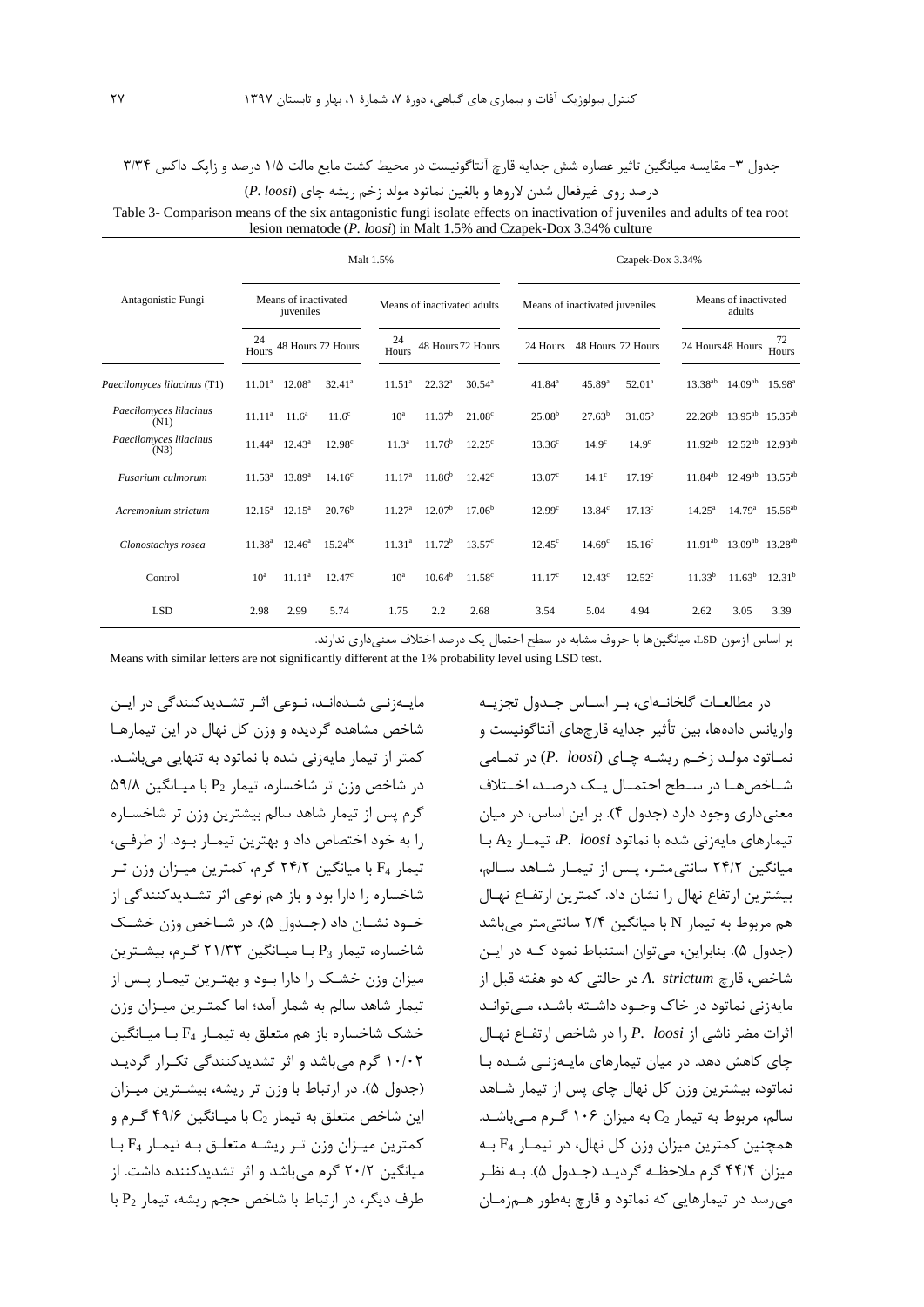گرم خاک، در تیمار  $\rm C_{2}$  با میانگین ۷۹/۴ عدد کمترین و در تیمار  $V_2$  با میانگین ۷۳۹/۶ عدد پس از تیمار شاهد آلوده به نماتود، بیشترین بود (جدول ۵). در شاخص های وزن کل نهال، وزن تر شاخسـاره، حجـم ریشـه، وزن تـر  $C_2$  ریشـه و جمعیـت نمـاتود در خـاک و ریشـه، تیمـار موثرترین تیمار میباشد. همچنـین در شـاخص ارتفـاع نِهال چای، مایهزن*ی* جدایه A. *strictum .*<br>ن نمـاتود و در شـاخص وزن تـر و وزن خشـک شاخسـاره، تیمار  $P_2$  بهترین تیمارها بودند.

هیانگین ۳۹ سانتی متر مکعب در کنار تیمار C<sub>2</sub> با میانگین ۳۶ سانتی متر مکعب جزء بهتـرین تیمارهـا بـه شمار می آیند. مشـابه شـاخص هـای قبلـی، تیمـار  $F_4$  بـا <sub>میانگین</sub> ۱۵ سانتی متر مکعب، ضعیفترین جدایه بوده و اثری از خود نشان نـداد (جـدول ۵). در شـاخص میـزان جمعیت نماتود در ریشه، تیمار  $\rm C_2$  با میـانگین ۵۲ عـدد نماتود در یک گرم ریشه کمترین میزان جمعیت و تیمار با میانگین ۴۹۳/۴ عدد نمـاتود در یـک گـرم ریشـه،  $\rm V_{2}$ یس از تیمار شاهد آلـوده بـه نمـاتود، بیشـترین میـزان جمعیت را دارا بودنـد. میـزان جمعیـت نمـاتود در ۲۵۰

جدول ۴- تجزیه واریانس شاخص های مرفولوژیکی زراعی نهال۱های چای تحت تاثیر شش جدایه قارچ آنتاگونیست و نماتود مولد زخم ضیكِ چبی (*loosi .P*(

Table 4- Analysis of variance of morphological indices of tea seedlings under the influence of six isolates of antagonistic fungi and tea root lesion nematode (*P. loosi*)

|                                         |                          |              | Mean of Square (MS)     |                                  |                                |                                 |                                   |                               |                       |  |
|-----------------------------------------|--------------------------|--------------|-------------------------|----------------------------------|--------------------------------|---------------------------------|-----------------------------------|-------------------------------|-----------------------|--|
| Sources of<br>Variance                  | df                       | High<br>(cm) | Total<br>weight<br>(gr) | Fresh<br>shoot<br>weight<br>(gr) | Dry<br>shoot<br>weight<br>(gr) | Fresh<br>root<br>weight<br>(gr) | Root<br>volume<br>$\text{(cm}^3)$ | Population in<br>root         | Population in<br>soil |  |
| Treatment                               | 25                       | $3.45$ **    | $2227$ **               | 570.04**                         | $71.02***$                     | $4.24$ <sup>**</sup>            | $3.35***$                         | 294.74**                      | 450.42**              |  |
| Error                                   | 104                      | 0.55         | 427.18                  | 131.58                           | 19.751                         | 0.73                            | 0.6                               | 8.31                          | 11.62                 |  |
| Total                                   | 129                      |              |                         |                                  |                                |                                 |                                   |                               |                       |  |
| CV                                      | $\overline{\phantom{a}}$ | 23.94        | 25.56                   | 25.56                            | 26.03                          | 14.54                           | 14.73                             | 25.33                         | 24.47                 |  |
| **: significant at 1% probability level |                          |              |                         |                                  |                                |                                 |                                   | معنیدار در سطح احتمال یک درصد | 参卷                    |  |

جدول ۵- مقایسه میانگین تیمارهای آزمایشی در اثر شش جدایه قارچ آنتاگونیست و نماتود مولد زخم ریشه چای (*P. loosi )* در شرایط گلخانه

Table 5- Mean comparison of experimental treatments of six antagonistic fungal isolates and tea root lesion nematode (*P. loosi*) in greenhouse condition

| Treatment                 | High<br>(cm)               | Total<br>weight<br>(gr)     | Fresh shoot<br>weight (gr) | Dry shoot<br>weight (gr)  | Fresh root<br>weight (gr) | Root<br>volume<br>(cm <sup>3</sup> ) | Population in<br>root    | Population in<br>soil        |
|---------------------------|----------------------------|-----------------------------|----------------------------|---------------------------|---------------------------|--------------------------------------|--------------------------|------------------------------|
| Control                   | $24.8^{\circ}$             | $115.2^a$                   | $61.6^{\circ}$             | $22.72^{\rm a}$           | $55.6^{\circ}$            | $42.8^{\circ}$                       | $0^a$                    | $0^a$                        |
| $V_1$                     | $11.4^{a-e}$               | $112^{ab}$                  | 61 <sup>a</sup>            | $22.64^{\circ}$           | 51 <sup>abc</sup>         | $40^{ab}$                            | $\overline{\phantom{a}}$ | $\overline{\phantom{a}}$     |
| $M_1$                     | $5.6^{\circ}$ <sup>8</sup> | $71^{c-h}$                  | $41^{a-e}$                 | $15.55^{a}$ <sup>+1</sup> | $30b-h$                   | $31^{a-e}$                           |                          |                              |
| $\overline{\mathrm{C}}_1$ | $14^{a-d}$                 | $107.4$ <sup>abc</sup>      | $56.6^{ab}$                | $21.31^{ab}$              | $50.8^{a-d}$              | $43^{\circ}$                         | $\overline{\phantom{a}}$ |                              |
| A <sub>1</sub>            | $13^{a-d}$                 | $85.6^{a-g}$                | $47.6^{a-d}$               | $19.09^{a-e}$             | $38a-g$                   | 36.6 <sup>abc</sup>                  |                          |                              |
| $\overline{P_1}$          | $10.2^{b-1}$               | 114 <sup>a</sup>            | $59.6^{\circ}$             | $52.4^{ab}$               | $52.4^{ab}$               | 39 <sup>ab</sup>                     |                          |                              |
| $\overline{F_2}$          | $14.4^{\text{abc}}$        | $92.4^{a-e}$                | 55.6 <sup>ab</sup>         | $19.72^{a-e}$             | $45.8^{\text{a-d}}$       | 35.8 <sup>abc</sup>                  | $361^{1-g}$              | $538^{\text{1-k}}$           |
| C,                        | 11.4 <sup>erg</sup>        | $106^{\text{abc}}$          | $54.4$ <sup>abc</sup>      | $20.68$ <sup>abc</sup>    | $49.\overline{6}^{a-d}$   | 36 <sup>abc</sup>                    | $52^{\circ}$             | $79.4^{\rm a}$               |
| $A_3$                     | $q_{p-8}$                  | $73.4^{\circ}$ <sup>n</sup> | $42^{\text{a-e}}$          | $15.11^{a}$               | $31.4^{d-n}$              | $24^{b-1}$                           | $75.8^{ab}$              | $114.2^{\circ}$              |
| $A_4$                     | $7.4^{b-g}$                | $56.4^{1gh}$                | 31.6 <sup>de</sup>         | 11.7 <sup>det</sup>       | $24.8^{\text{e-h}}$       | 18 <sup>det</sup>                    | 73.8 <sup>abc</sup>      | $110.8^{ab}$                 |
| $P_4$                     | $6.4^{p-g}$                | 54 <sup>tgh</sup>           | 32.6 <sup>cde</sup>        | $12.22^{c-t}$             | $21.4^{gh}$               | $21^{c-1}$                           | $117^{a-d}$              | $177^{\text{abc}}$           |
| M <sub>2</sub>            | $15.6^{ab}$                | $60.2^{e-h}$                | $36.8^{b-e}$               | $14.09a-t$                | $23.4^{t-h}$              | $23^{b-1}$                           | $130.8^{a-e}$            | $195.8^{a-d}$                |
| $V_3$                     | $11.8^{a-e}$               | 50.8 <sup>gh</sup>          | 29.6 <sup>de</sup>         | 11.07 <sup>et</sup>       | $21.2^{gh}$               | $21^{c-1}$                           | $190.4^{b-1}$            | $287^{b-e}$                  |
| A <sub>2</sub>            | $24.2^{\circ}$             | $64.6^{d-h}$                | $40.2^{a-e}$               | $15.76^{\text{a-t}}$      | $24.4^{e-h}$              | 16.6 <sup>et</sup>                   | $206.4^{\circ}$          | $307.8^{\circ}$ <sup>t</sup> |
| $M_4$                     | $3.6^{18}$                 | $73.2^{b-h}$                | $42.8^{a-e}$               | $17.07^{a}$ <sup>+1</sup> | $30.8^{b-h}$              | $28^{a-t}$                           | $237.8^{d-g}$            | $256^{c-g}$                  |
| $V_4$                     | $5.2^{\text{c-g}}$         | $58.2^{1gh}$                | $34.2^{\rm b-e}$           | $13.58^{b-1}$             | $24^{\text{e-h}}$         | 19 <sup>det</sup>                    | $249.6^{d-h}$            | $374.4^{\circ-h}$            |
| P <sub>2</sub>            | $12.8^{a-d}$               | $104.2^{a-e}$               | $59.8^{\rm a}$             | $20.25^{a-d}$             | $44.4^{a-d}$              | 39 <sup>ab</sup>                     | $249.8^{d-i}$            | $370.2^{\overline{c-h}}$     |
| $C_3$                     | $13.2^{a-d}$               | $91.2^{a-g}$                | $46.8^{\text{a-d}}$        | $21.26^{ab}$              | $44.4^{a-d}$              | 36 <sup>abc</sup>                    | $266.4^{d-1}$            | $401.6^{d-1}$                |
| $C_4$                     | $3.8^{tg}$                 | $79^{a-h}$                  | $41.2^{a-e}$               | $16.23^{a}$               | $30.2^{\text{c-h}}$       | $23^{b-t}$                           | $273.4^{e-1}$            | $413.8^{d-1}$                |
| $M_3$                     | $5.4^{\circ}$              | $93.2^{a}$ <sup>1</sup>     | $47.2^{a-d}$               | $18.74^{a}$ <sup>+</sup>  | $46.2^{a-d}$              | 35 <sup>abc</sup>                    | $294.2^{t-1}$            | $442.4^{e-1}$                |
| $\overline{\mathrm{F}_1}$ | $15.4^{ab}$                | $89.2^{a-g}$                | $47.4^{a-d}$               | $17.18^{a-f}$             | $41.8^{a}$                | $27^{a-1}$                           |                          |                              |
| $F_3$                     | $4.8^{\text{d-g}}$         | $72.6^{b-h}$                | $40.8^{a-e}$               | $15.34^{a}$               | $31.8^{b-h}$              | $22^{b-1}$                           | $386.8^{g-1}$            | $610.6^{g-k}$                |
| $\overline{\mathrm{F}_4}$ | $4.8d-g$                   | 44.4 <sup>h</sup>           | $24.2^{\circ}$             | $10.02^t$                 | $20.2^h$                  | $15^{\mathrm{t}}$                    | 415.4 <sup>h</sup>       | $617.8^{h-k}$                |
| $P_3$                     | $8b-g$                     | $91.6^{a-g}$                | $56.8^{ab}$                | $21.33^{ab}$              | $34.8^{a-h}$              | $32^{a-d}$                           | $432.2$ <sup>1</sup>     | $644.2^{jk}$                 |
| V <sub>2</sub>            | $10.4^{b-1}$               | $75.2^{a-h}$                | $42.2^{\text{a-e}}$        | $15.76^{a}$               | $33^{b-h}$                | 19 <sup>det</sup>                    | 493.4 <sup>J</sup>       | $739.6^{k}$                  |
| $\overline{\rm N}$        | $2.4^{\circ}$              | $65.24^{d-h}$               | $35.53^{b-e}$              | $13.93^{a}$ <sup>+</sup>  | $29.7^{d-h}$              | $23.2^{b-1}$                         | 758.16                   | 874 <sup>k</sup>             |

بر اساس آزمون دانکن، میانگینها با حروف مشابه در سطح احتمال یک درصد اختلاف معنی داری ندارند.

Means with similar letters are not significantly different at the 1% probability level using Duncan test.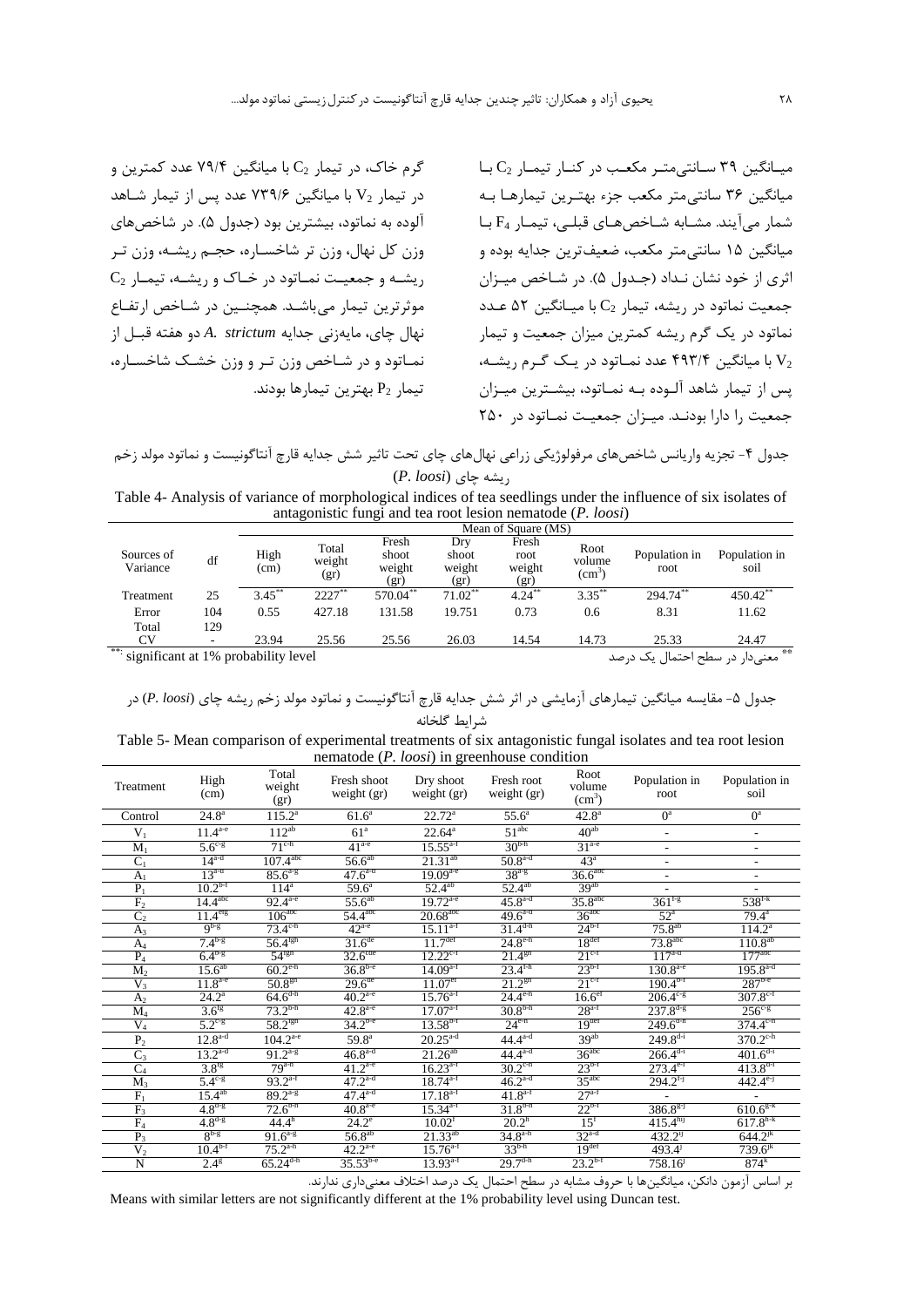در آزمایشهای مربوط به تأثیر عصارههای قارچهـای آنتاگونیست در محیط کشت مایع زایک داکس، مشخص گردید که بیشترین میزان غیرفعال شـدن و مـرگ6ومیـر الضٍّابی *loosi .P* هطثاَ ثاِ قابضچ (1T(*lilacinus .P* بوده کـه پـس از گذشـت ٧٢ سـاعت، ٥٢/٠١ درصـد از الضٍّاب ضا تلا ًواَز. پاؽ اظ آى، جسایاِ *lilacinus .P* (N1) بهمییزان ۳۱/۰۵ درصد باعث غیرفعـال شـدن الضٍّبی *loosi .P* قس )جسٍل 3(. زض هحیط کكت هابیع هبلاات، قاابضچ (1T(*lilacinus .P* پااؽ اظ 72 ؾاابعت، 32/41 زضناس اظ الضٍّاب ٍ 30/54 زضناس اظ ثابلغیي *.P loosi* را غیرفعـال و از بــین بـرد. پــس از آن، قــارچ *strictum .A* ثبعااث غیطفعاابل قااسى 20/76 زضنااس اظ الضٍّاب ٍ 17/06 زضناس اظ ثابلغیي *loosi .P* گطزیاس. زض هحیط کكت هبیع هبلت، قابضچ (1N (*lilacinus .P* یکای از ضعیفترین جدایِهها بوده که هـیچ گونــه تـأثیری روی غیرفعال شدن لاروهـا و بـالغین *P. loosi ا*ز خـود نشـان ًساز.

بر اساس تحقیقات پیشین، اثرات سمّی عصاره کشت قارچها روی نماتودهای کرمیشکل و تخم آنها برای قبضچّبی هتعسزی اظ جولاِ گًَاِ ّابی *Paecilomyces*، ،*Trichoderma* ،*Aspergillus* ،*Fusarium* ،*Verticillium Myrothecium* ٍ*Penicillium* گاااعاضـ قاااسُاؾااات  $, \Box$  . (Morton *et al.* 2004, Chen and Dickson 2004). اؾبؼ هطبلعبت گصقت،ِ قابضچ *lilacinus Paecilomyces* با تولید متابولیتهای ثانویه سمّی در محیط کشت مـایع مالت، باعث مرگ0میر ۱۰۰ درصد از لاروهـای ســن دوم *X* · اود که تنها ۲۰ گردیده بود. این در حالی بود که تنها ساعت پس از اضـافه نمـودن نماتودهـا بـه ایـن محـیط، چنین اتفاقی رخ داد. همچنین مشخص شد که افـزایش میزان تولید این متابولیتها با تغییر میـزان pH محـیط، رابطه ی عکس دارد (Cayrol et al. 1989). در ایس هطالعه هـم قـارچ *P. lilacinus ت*اثير قابـل تـوجهي در میزان غیرفعال شدن نماتودها از خود نشان داد که نتایج تحقیقات مشـابه را تاییـد مـیiمایـد. همچنـین در ایـن محیط، قارچ *F. cumorum، ی*کی از ضعیفترین جدایهها ثَزُ ٍ تأثیطی ضٍی غیطفعبل قاسى الضٍّاب ٍ ثابلغیي *.P loosi* ًكبى ًساز؛ زض حبلیکِ ثط اؾابؼ هطبلعابت قجلای،

زض هحایط کكات هابیع، قابضچ *oxysporum Fusarium* strain 162، پس از گذشت ٢۴ سـاعت، باعـث غیرفعـال شدن تعداد بسیار زیادی از نماتودهای انگل ثابت داخلی *M.* ٍ *M. incognita* ،*M. arenaria* ،*H. schachtii* ییطً javanica گردید. همچنـین حـدود ۶۵ درصـد لاروهـا و بسالغین نماتودهسای انگسل مهساجر داخلسی از جملسه تأثیط تحت *Pratylenchus zeae* ٍ *Radopholus similis* متابولیــتهــای ثانویــه ایــن قــارچ، غیرفعــال شــدند (Hallmann and Sikora 1996). ضـمناً عصـاره قــارچ اندوفیت *Fusarium oxysporum در* شرایط آزمایشگاهی ضٍی ًوبتَزّبی اً ال گیابّی *goodeyi Pratylenchus*، *Helicotylenchus multicinctus* ٍ *Radopholus similis* اثرات نماتودكشی مناسبی داشتهاست( Van Dessel et 2011 .*al*). ًتبیج تحقیقابت ایاي هطبلعا،ِ پاػٍّف ّابی گصقتِ ضا تبییس ًویکٌس ٍ گَیب ایٌکِ ایي قابضچ ضٍی *.P loosi* تاثیر متفاوتی در مقایسه با سایر نماتودها دارد.

در آزمایش های گلخانـهای بـر اسـاس تحقیقـات مشابه، مطالعات گرابلی و همکاران نشـان مـی دهـد کـه متابولیت ثانویه به نـام کلونوسـتاکیدیـول توسـط قـارچ *clonostachys cylindrospora* تولیــد مـــ شــود کــه تاثیرات نماتودکشی روی *Helicotylenchus cortortus* زاضز )1993 .*al et* Grabley)؛ ّوابىطاَض کاِ زض ایاي تحقیق هم مشخص شده بود که قا<sub>رچ</sub> C.  $rosea$  مـوثرتر از سایر جدایهها بوده و احتمالاً بهدلیل تولید همین ماده سمّی میباشد. هـمچنـین تحقیقـات دانـگ و همکـاران ًكبى زاز کِ هَاز اؾترطا قسُ اظ قبضچ *rosea .C* اثطات نماتودکشی بسیار شدید علیه چندین گونه از نماتودهای آظاز ٍ اً لااای اظ قجیااال *elegans Caenorhabditis*، *Bursaphelenchus* ٍ *Panagrellus redivivus xylophilus* اظ ذَز ًكبى هیزّاس (2004 .*al et* Dong(. با توجه به قابلیت بالای ایـن قـارچ در کـاهش میـزان خسارت ناشی از *P. loosi، می*توان از این گونه قارچی در سطح گسترِدهای بِهمنظور کنترل زیستی نمـاتود مـورد بحث استفاده نمود. هم چنين تیمـار  $P_2$  در دو شـاخص وزن تر شاخساره و حجم ریشه تاثیر قابل توجهی از خود نشان داد و جزء تیمارهای برتر تحقیـق بـود. بـر اسـاس هطبلعابت گصقاتِ هكارم قاسُ کاِ قابضچّابی *.P*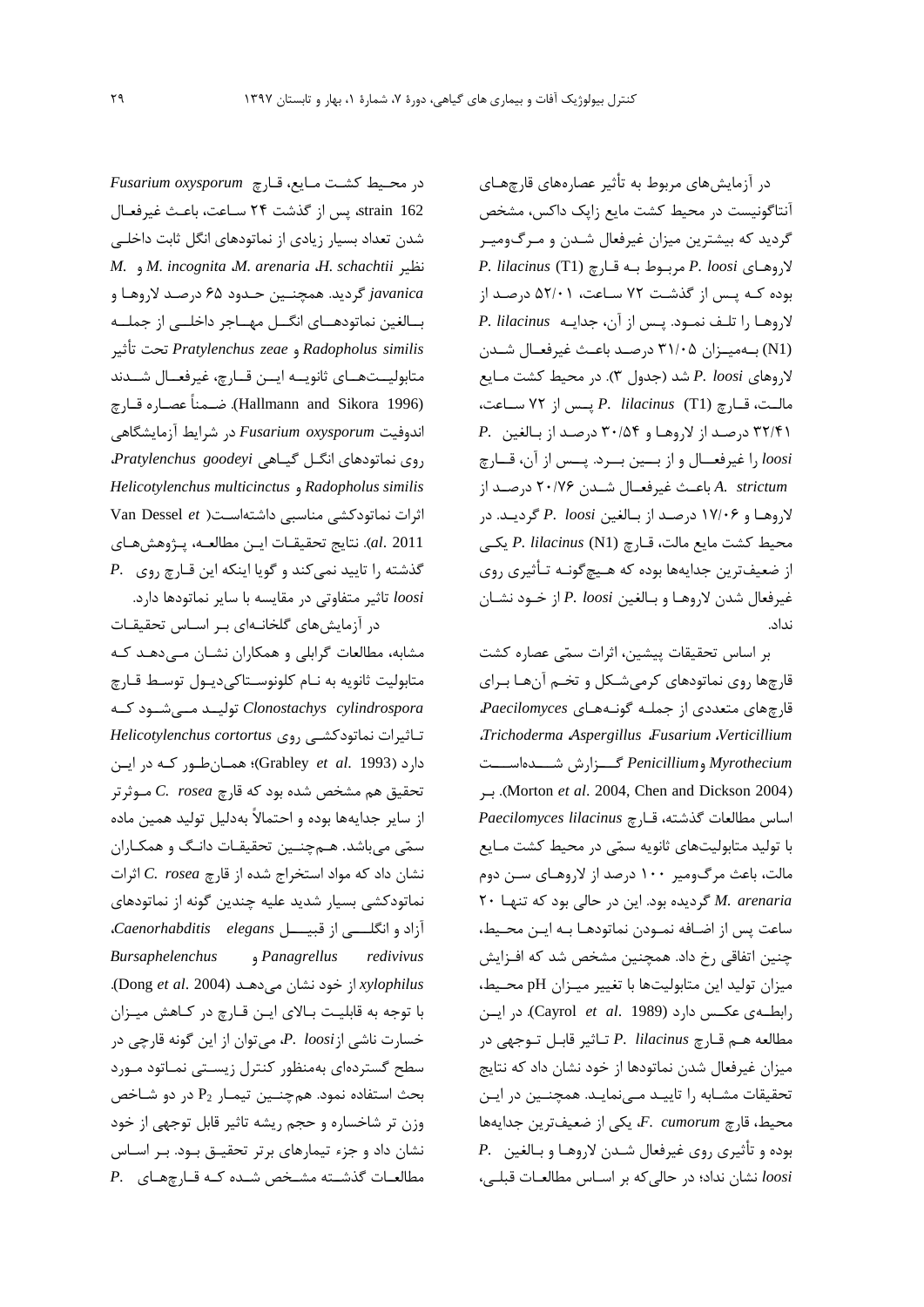*lilacinus* باعـث کــاهش جمعیــت نماتودهــای جــنس *Pratylenchus* زض شضت ٍ *coffee .P* زض ًرَز قاسُ ٍ ثاب افزایش این قارچها، جمعیت نماتود، کاهش یافتـه اسـت (Tiyagi and Shamim 2004). نتایج این بررسـی نشـان میِدهد کـه در دو شـاخص وزن تـر شاخسـاره و حجـم ضیك،ِ قبضچ *lilacinus .P* ثِهیعاى قبثل تَجْی ذؿابضت ناشی از این نماتود را کاهش داده و موفـق عمـل نمـوده اؾت. زض تحقیقابت هكابثِ زی اط، اؾاتفبزُ اظ قابضچ *.P lilacinus* در شـرایط گلخانـهای موجـب کـاهش تعـداد لاروهـای سـن دوم و تخــمهـای نمــاتود ریشــه گرهــی (*Meloidogyne* spp.) گردیـد کـه در ایـن تحقیـق هـم ًتبیج هكبثِ ثِزؾت آهس (2008 .*al et* Anastasiadis(. ثب عنایت به نتایج این آزمایش در کارایی ضعیف جدایه .P. *lilacinus می* توان این گونه اسـتنباط نمـود کـه احتمـالاً این قارچ بهخوبی نتوانسته در خـاک مسـتقر شـود و یـا تحت تأثیر عواملی مانند بافت خاک، رطوبت و یا شـرایط دیگر فیزیکوشیمیایی خاک که برای گیرایی و رشد نهال چای مناسب است، کـارایی مـؤثر خـود را از دسـت داده باشد. از طرفی، با توجه به مهاجر بودن نماتودهای مولـد زخم ریشه و جابهجایی دائمی آنها از ریشـه بـه داخـل خاک و برعکس، نمی توان کارائی ضعیف این قارچ را تنها ناشی از ضعف جدایه دانست و باید مهاجر بودن نماتود را ّن زض ًیاط گطفات. زض اضتجاب ثاب قابضچ *Acremonium strictum*، زض ناَضتی کاِ ایاي قابضچ زٍ ّفتاِ قجال اظ نماتود به خاک اضافه شود، سـبب افـزایش ارتفــاع نهــال شده و تفاوت معنی داری با نهال های آلوده به نمـاتود بـه تنهایی نشان می،دهد؛ اما در سایر شاخصها تـأثیر قابـل توجهی از خود نشان نداده است. بر اساس گـزارش هـای موجود، قارچهای آنتاگونیست مـی تواننـد منـابع غـذایی گونههای نماتود انگل گیاهی را از بین ببرند و قارچهـایی که در تجزیه بقایای گیاهی دخالت دارنـد، در نزدیکـی نماتودهـای آزاد زنـدگی مـینماینـد. تعـداد زیـادی از قارچهای نماتودخوار دارای مرحله پودهزیستی بوده و در رقابت با سایر میکروفلور ساپروفیت خاک، می توانند روی فعالیت آنها و نیز تأثیر آنها بـهعنــوان کنتــرل زیســتی .(Hojjat Jalali and Ghasempour 2006) سٌثبق اثطگصاض بر اسـاس مطالعـات صـورت گرفتـه توسـط چاووشـی و همکاران، قارچ *A. strictum ب*همیزان قابل توجهی باعث

هاااط ٍهیاااط ًوااابتَز هطکجااابت *Tylenchulus*( (semipenetrans در شرایط گلخانـه گردیـد. همچنـین نتايج نشان داد که ارتباط مثبتی بين مرگ ومیر نماتود و ظهابى هبیاِ ظًای قابضچ ٍجاَز زاضز .*al et* Chavooshi( (2014. در ارتباط با قـارچ *F. culmorum* مـى تـوان ايـن قارچ را ضعیفترین جدایه معرفیی نمـود و شـاید بتـوان گفت که این قارچ در صـورتی کـه هـم;مـان بـا نمـاتود مایهزنی شود، در برخی شـاخصهـا از قبیـل؛ وزن کـل نهال، وزن تر شاخساره، وزن خشـك شاخسـاره، وزن تـر ضیكِ ٍ حجن ضیكِ ذؿبضت ًبقی اظ *loosi .P* ضا تكاسیس می نماید. بهنظر می رسد حضور همزمـان قـارچ و نمـاتود ممکن است باعث رقابت بر سر دستیابی به مواد غذایی و فضای ریشه شده و نماتودها توانستهاند فضای بیشتری را اشغال نموده و خسارت بیشتری وارد کرده و در نهایت نهال ها بیش تر تضعیف شدهاند. بر اساس مطالعات قبلبی هكاارم قااسُ زض نااَضتی کااِ قاابضچ *Fusarium pallidoroseum* زٍ ّفتِ پؽ اظ هبیِظًی *Pratylenchus loosi* ثِ ًْابل ّابی چابی اضابفِ قاَز، ثبعاث افاعایف بیماری میگردد که ایـن مسـأله بیـانگر ایـن اسـت کـه حضور نماتود در ریشه، زمینه را برای حمله قارچ به گیاه فراهم کرده و باعث تشدید شدن بیمـاری مـیگـردد؛ در نتیجه، توانایی قارچ برای نفوذ به ریشه بیشتر شـده و یا تغییر فیزیولوژیکی ناشی از تأثیر نمـاتود، ریشـه چـای را هستعد پذيرش قارچ مذكور نموده است ( Khan 1993 .)Nassaj Hosseini 2003

بِهطور کلی از نتایج این تحقیــق مــیتـوان اســتنباط کطز کاِ زض قاطایط آظهبیكا بّی جسایاِ *lilacinus .P* (T1) در محیط کشت مایع مالت ۱/۵ درصد و زایک داکس ۳/۳۴ درصد باعث درصد قابل توجهی مرگومیـر نماتودها شده و آنها را غیرفعال نمودهاست. در شـرایط  $c$ . *rosea* گلخانه، قـارچ  $c$ .  $r$ *osea* تسـبت بـه بقیـه قـارچهـا و در مقایسه با سایر جدایـههـای آنتاگونیسـت بـرای کنتـرل ًوبتَز هَلس ظذن ضیكاِ چابی (*loosi .P* (زض ًْابل ّابی چای مناسبتر بودند. در پایان پیشنهاد داده می شود ک نمونهبرداریهای مجدد از خاک ناحیه ریزوسـفر و خـود ریشـه چـای بـهمنظـور جداسـازی دیگـر قـارچهـای آنتاگونیست و نیـز قـارچهـای انـدوفیت انجـام شـود و همچنین کارایی جدایه قارچهای آنتاگونیست دیگـر در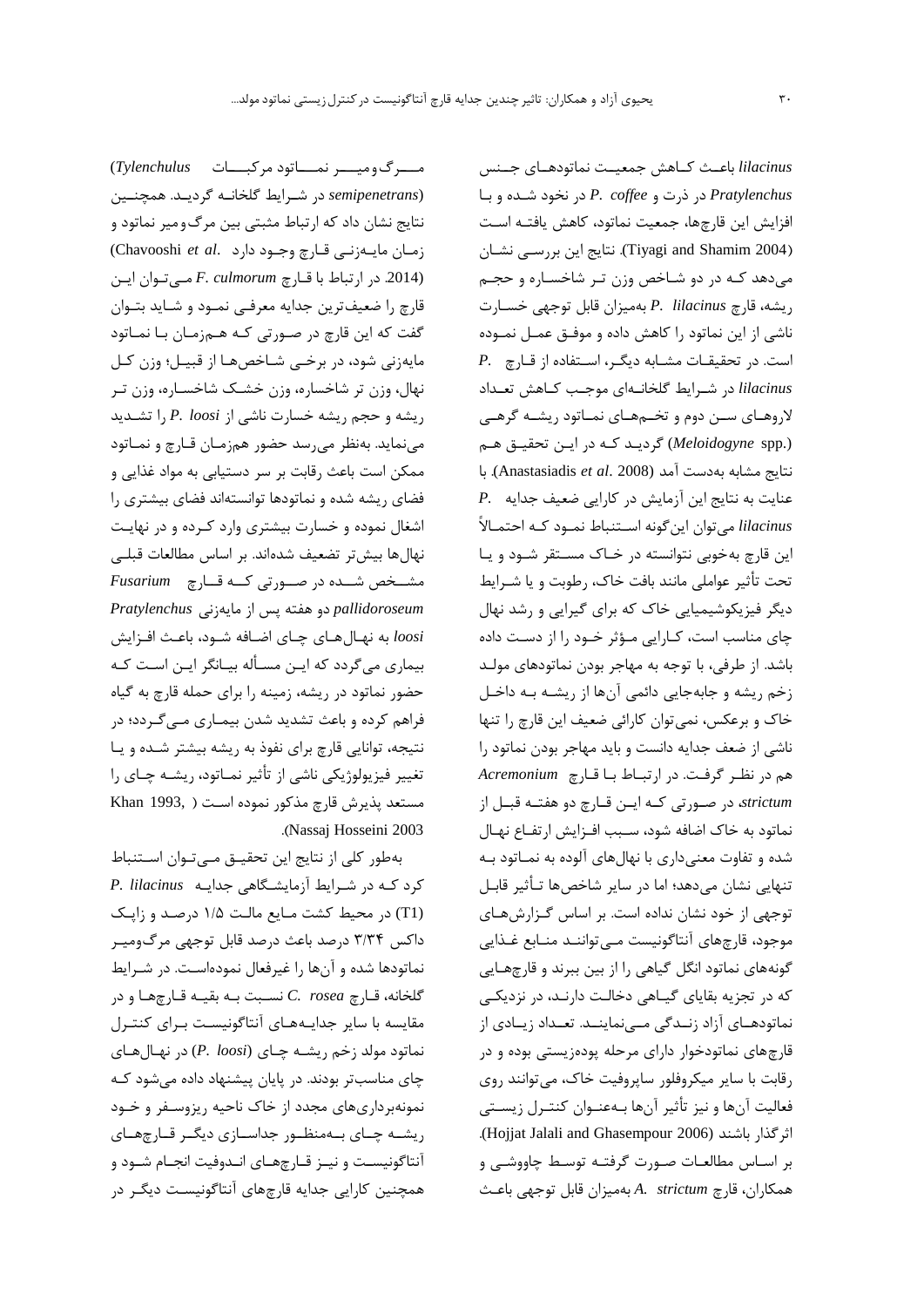مسئول و کارکنان ازمایشگاه گیاهپزشکی گروه پژوهشـی فنـاوری و مـدیریت تولیــد پژوهشــکده، کمـال تشــکر و قدردانی را داشته و برای این عزیــزان ارزوی ســلامتی و موفقیــت روزافــزون از درگــاه ایــزد منــان خواســتارند. همچنـــین از دکتــر علـــی|کبــر خدایرســت (دانشـــیار قـارچشناسـی دانشـگاه گـیلان) و دکتـر صـمد جمـالی (استادیار بیماری شناسی گیاهی دانشگاه رازی کرمانشاه) که در تهیه جدایههای قارچی همکـاری لازم را داشــتند،

شرایط گلخانه و شـاخصهـای محیطـی مـؤثر در بقـای جدایههای قارچی انتاگونیست بررسی گـردد. همچنـین کاربرد این قارچها با میزان راندمان بـالا مـىتوانـد مفيـد واقع گردد.

### **سپاسگزاری**

با عنایت به این مهم کـه تحقیــق حاضــر در پژوهشــکده چای کشور صورت پذیرفتهاست؛ نگارندگان بر خـود لازم میدانند که از مدیران محترم پژوهشکده چـای بـهویـژه نهایت سپاسگزاری را دارند.

#### **REFERENCES**

**Anastasiadis IA, Giannakou IQ, Prophetou-Athanasiadou DA, Gowen SR** (2008) The combined effect of the application of a biocontrol agent *Paecilomyces lilacinus*, with various practices for the control of rootknot nematodes. Crop Protection (27): 352-361.

**Baker E, Elad Y, Chet I** (1984) The controlled experiment in the scientific method with special emphasis on biological control. Phytopathology (74): 1019-1021.

**Bagheri M, Seraji A** (2012) Control of tea root lesion nematode, *Pratylenchus loosi*, by manure, dolomite and rugbi in greenhouse. In: Proceeding of the twentieth Congress of Iranian Plant Protection, 26-29 August, Shiraz, Iran, 689. (in persian).

**Carling LE, Sumner DR** (1992) *Rhizoctonia*. In: L. L., Singleton; J. D. Mihail and C. M., Rush (eds.), Methods for research on soil borne phytopathogentic fungi. APS Press, USA.

**Castillo P, Vovlas N** (2007) *Pratylenchus* (Nematoda: *Pratylenchidae*): Diagnosis, biology, pathogenicity and management. Nematology Monographs and Perspectives (6):1-530.

**Castro JMC, Lima RD, Ferraz S, Neves JCL** (2000) Capacidade de predacao de *Arthrobotrys musiformis* a fitonematoides. Phytopathologica (26): 58-62.

**Cayrol JC, Djian C, Pijarowaski L** (1989) Study of the nematicidal properties of the culture filtrate of nematophagous fungus *Paecilomyces lilacinus*. Nematology 12 (4): 331-336.

**Chavooshi Sani M, Jamali S, Taheri H, Khodaparast A** (2014) Biological control of nematode citrus (*Tylenchulus semipenetrans*) with antagonistic fungi. Plant Protection (Journal of Agriculture) 36 (1): 75-89. (in persian).

**Chen S, Dickson WD** (2004). Biological control of nematodes by fungal antagonists. In: Chen, Z. X., Chen, S. Y. and Dickson, D. W (eds) Nematology: Advances and perspectives, Vol II, nematode management and utilization. CABI Publishing, Cambridge.

**Coolen WA, d, Herd CJ** (1972) A method for the quantitative extraction of nematodes from plant tissue. Ghent Agriculture, Belgium, 77p.

**Dhingra OD, Sinclair JB** (1986) Basic plant pathology methods, CRC Press, Boca Raton, Florida, Pp., 354.

**Elsen A, Gervacio D, Swennen R, Waele D** (2008) AMF- induced biocontrol against plant parasitic nematodes in Musa sp.: a systemic effect. Mycorrhiza (18): 251-256.

**Gapasin RM** (1995) Evaluacion de *Paecilomyces lilacinus* (Thom) samson para el control de *Pratylenchus* sp. in maize. Biocontrol 35-39.

**Gowen SR, Edmunds JE** (1973) An evaluation of some simple extraction techniques and the use of hydrogen peroxide for estimating nematode populations in banana roots. Plant Disease Reporter (57): 678- 681.

**Grabley S, Hammann P, Thiericke R, Wink J, Philipps S, Zeeck A** (1993) Secondary metabolites by chemical screening.21 Clonostachydiol, a novel anthelmintic macrodiolide from the fungus *Clonostachys cylindrospora*. Journal of Antibiotics (46): 343–345.

**Hallmann J, Sikora RA** (1996) Toxicity of fungal endophyte secondary metabolites to plant parasitic nematodes and soil-borne plant pathogenic fungi. European Journal of Plant pathology (102): 155-162.

**Hojjat Jalali AA, Ghasempour H** (2006) Biological control of plant parasitic nematodes, progress, problems and perspectives (Compilation: Graham, R Sterking). Razi University of Kermanshah Publication, First Edition, 350p. (in persian).

**Khan MW** (1993) Nematode interaction. London. St Edmundcburry Press. Great British.

**Leslie FJ, Summerell AB** (2006) The *Fusarium* laboratory manual. Blackwell Publishing Asia, Carlton, Victoria, Australia 388p.